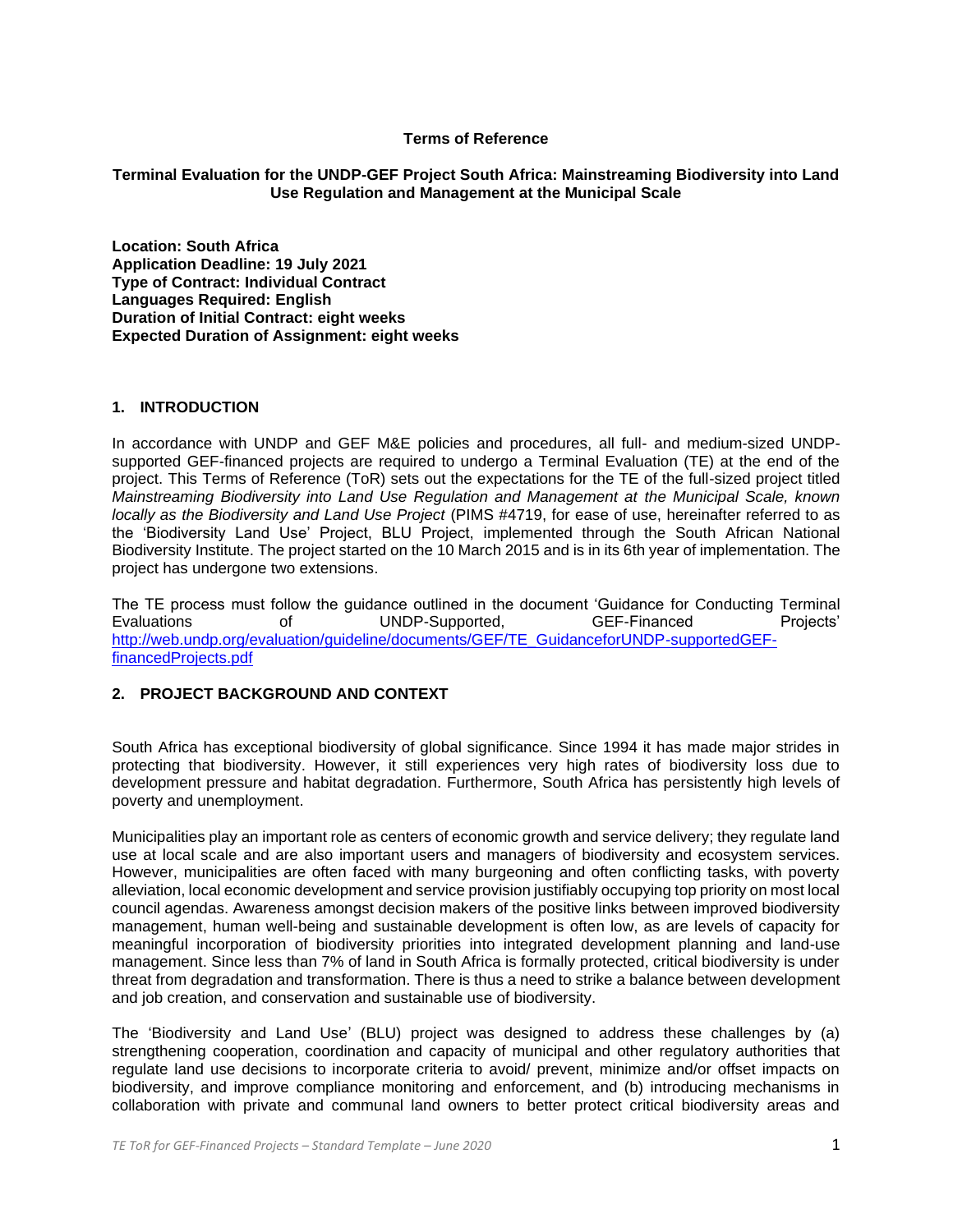manage land, while demonstrating the potential of biodiversity to create jobs and contribute to economic growth.

The project's overall objective is to mitigate multiple threats to biodiversity by increasing the capabilities of authorities and landowners to regulate land use and manage priority biodiversity at the municipal scale. The project has two components:

**Component 1:** *Land-use regulation and environmental management.* This component deals with land-use management, regulation, compliance and enforcement. The project aims to encourage the uptake of biodiversity considerations into municipal planning and decision-making, with an emphasis on strengthening biodiversity content in Integrated Development Plans and Spatial Development Frameworks. The project aims to illustrate the possible financial gains from biodiversity and ecosystem services, to promote increased budget allocation for relevant investments by municipalities.

**Component 2:** *Incentives on private and communal land.* This component focuses on improving the management of land and natural resources. Most of the biodiversity priority areas in the target districts are on land that is either privately or communally owned. Thus, the project involves the implementation of biodiversity stewardship agreements on both private and communal land. Other interventions deal with for example certification, tax incentives and other mechanisms to incentivise or enable land users to sustainably manage biodiversity.

The BLU Project has been complex, working in an environment of uneven capacity, operating across a range of sectors and in diverse environments with a wide set of partners, some of whom were very new to the mainstreaming approach.

The project has been at work in four district municipalities in South Africa's global biodiversity hotspots and national biodiversity priority areas, with very high rates of habitat degradation and conversion, high levels of poverty, and other pressing needs for action: Amathole (Eastern Cape Province), uMgungundlovu and Ehlanzeni District Municipalities are located in the Maputaland-Pondoland-Albany hotspot (Kwa-Zulu Natal Province); and the Cape Winelands District Municipality is located between the Succulent Karoo and the Cape Floristic Region hotspots (Western Cape Province).

The COVID-19 pandemic and the resultant lockdown in March 2020 followed by the phased lifting of restrictions halted certain project activities. The lockdown affected the following activities and the linked targets: engagement with landowners for securing biodiversity stewardship and land under better management sites; fieldwork and stakeholder engagement for the development of the Biodiversity Management Plans for heavily traded Medicinal Plant Species and a priority Ecosystem; and project capacity development activities. To this end, the project was granted a second extension, the most recent being for 6 months from 01 March 2021- 31 August 2021.

# **3. TE PURPOSE**

The TE report will assess the achievement of project results against what was expected to be achieved, and draw lessons that can both improve the sustainability of benefits from this project, and aid in the overall enhancement of UNDP programming. The TE report promotes accountability and transparency, and assesses the extent of project accomplishments.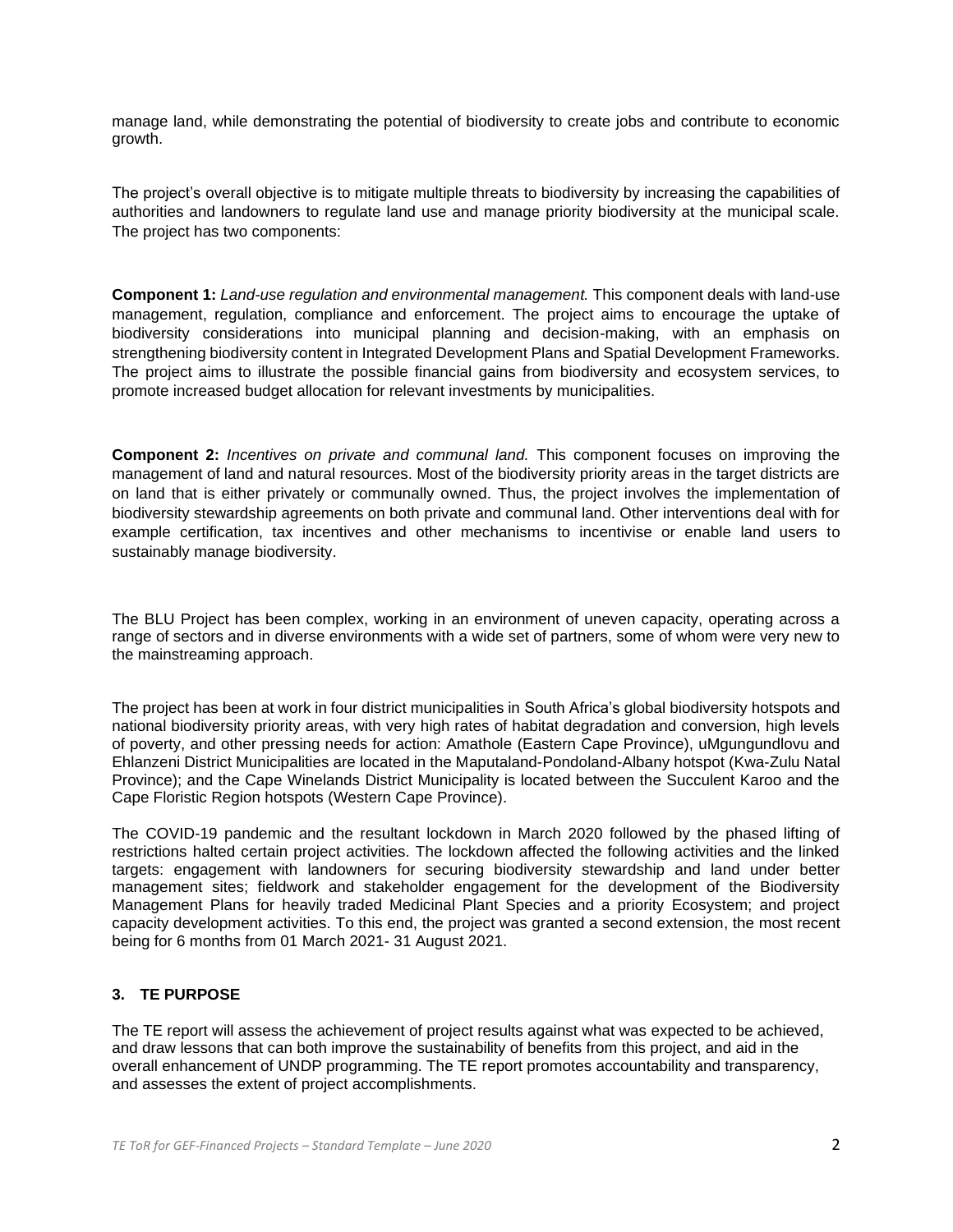The TE report results will be utilized by UNDP, SANBI and project implementation partners to focus in on the aspects of the project's work that need to be continued into the future, and will guide how this is done.

# **4. TE APPROACH & METHODOLOGY**

The TE report must provide evidence-based information that is credible, reliable and useful.

The TE team will review all relevant sources of information including documents prepared during the preparation phase (i.e. PIF, UNDP Initiation Plan, UNDP Social and Environmental Screening Procedure/SESP) the Project Document, project reports including annual PIRs, project budget revisions, lesson learned reports, national strategic and legal documents, and any other materials that the team considers useful for this evidence-based evaluation. The TE team will review the baseline and midterm GEF focal area Core Indicators/Tracking Tools submitted to the GEF at the CEO endorsement and midterm stages and the terminal Core Indicators/Tracking Tools that must be completed before the TE field mission begins.

The TE team is expected to follow a participatory and consultative approach ensuring close engagement with the Project Team, government counterparts (the GEF Operational Focal Point), Implementing Partners, the UNDP Country Office(s), the Regional Technical Advisor, direct beneficiaries and other stakeholders.

Engagement of stakeholders is vital to a successful TE. Stakeholder involvement should include interviews with stakeholders who have project responsibilities, including but not limited to: executing agencies, senior officials and task team/component leaders, key experts and consultants in the subject area, Project Board, project beneficiaries, academia, local government and CSOs, etc. Additionally, the TE team is expected to conduct field missions to Amathole, Cape Winelands, Ehlanzeni and uMgungundlovu District Municipalities (COVID-19 situation permitting).

The stakeholders include but are not limited to the following:-

Department of Forestry, Fisheries and the Environment Department of Agriculture, Land Reform and Rural Development Mpumalanga Department of Agriculture, Rural Development, Land and Environmental Affairs Western Cape Department of Environmental Affair and Development Planning Ehlanzeni District Municipality uMgungundlovu District Municipality Mpumalanga Tourism and Parks Agency Eastern cape Parks and Tourism Agency **CapeNature** WWF-SA NCT Forestry Co-operative Kruger to Canyons Biosphere Region

The specific design and methodology for the TE should emerge from consultations between the TE team and the above-mentioned parties regarding what is appropriate and feasible for meeting the TE purpose and objectives and answering the evaluation questions, given limitations of budget, time and data. The TE team must use gender-responsive methodologies and tools and ensure that gender equality and women's empowerment, as well as other cross-cutting issues and SDGs are incorporated into the TE report.

The final methodological approach including interview schedule, field visits and data to be used in the evaluation must be clearly outlined in the TE Inception Report and be fully discussed and agreed between UNDP, SANBI and the TE team.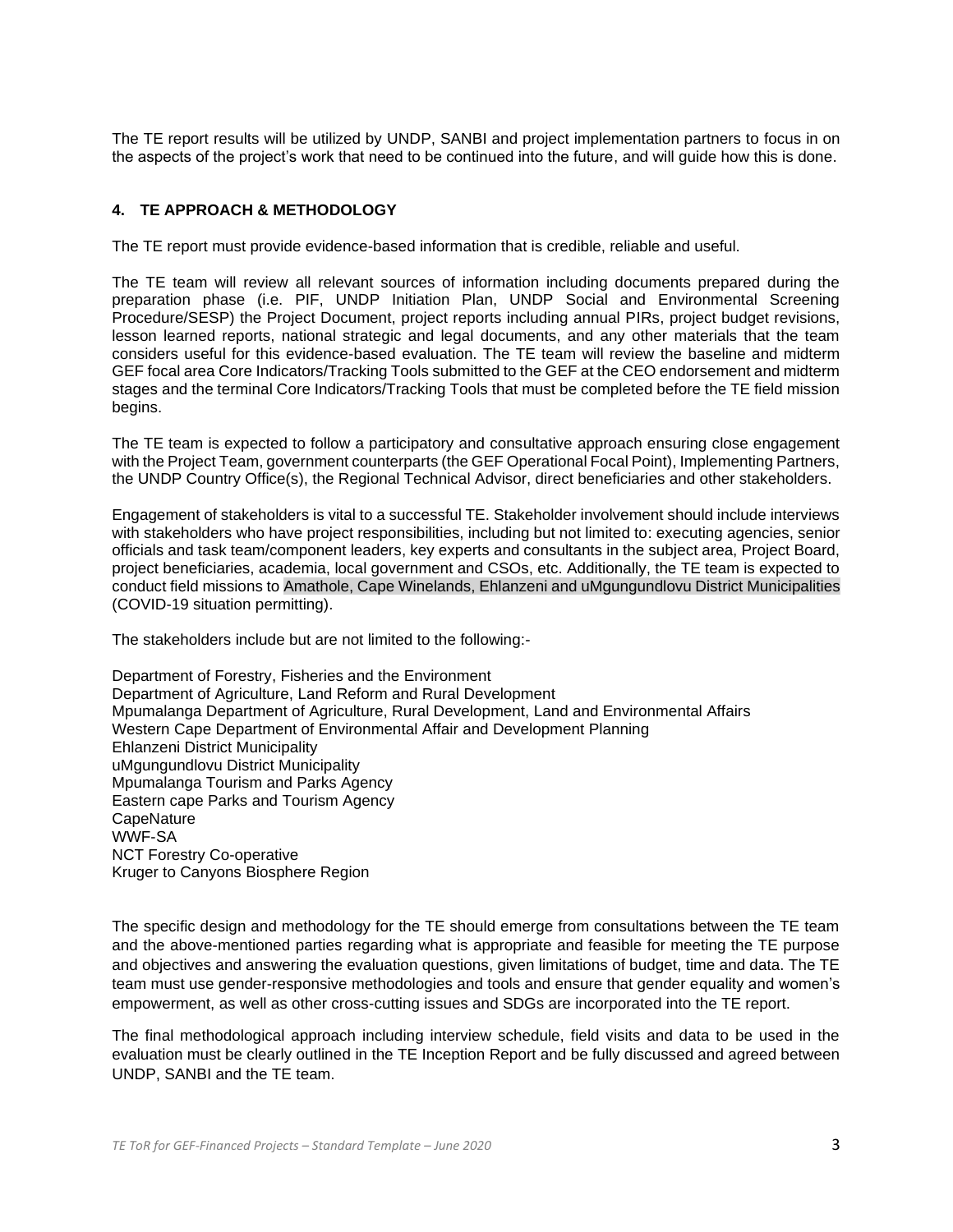The final report must describe the full TE approach taken and the rationale for the approach making explicit the underlying assumptions, challenges, strengths and weaknesses about the methods and approach of the evaluation.

# **4.1 COVID-19 implications in South Africa and impact on project components**

The advent of the COVID-19 pandemic has been a serious challenge to South Africa and it has drastically affected its development trajectory. The government has put several measures such as restricted movements within the country, and from abroad to South Africa. On 23 March 2020, the President of South Africa announced a national lockdown at national alert level 5 that was lowered to national alert level 3 from 1 June 2020, to 2 from 17 August and 21 September 2020, restrictions were lowered to alert level 1. In December 2020, the country experienced a second wave of COVID-19 infections. The lockdown was tightened from an adjusted level 1 to an adjusted level 3 starting on 29 December 2020. The lockdown was lowered from an adjusted level 3 to an adjusted level 1 starting on 1 March 2021. On 17 February 2021, the national COVID-19 vaccination program was officially rolled out. As of May 2021, South Africa has the highest number of confirmed COVID-19 cases in Africa and 10<sup>th</sup> highest number of confirmed infections worldwide (26 May 2021). As at June 2021, the country is currently entering a 3<sup>rd</sup> COVID-19 wave. The Assignment will follow the UNDP corporate guidelines on the pandemic.

# **5. DETAILED SCOPE OF THE TE**

The TE will assess project performance against expectations set out in the project's Strategic Results Framework (see ToR Annex A). The TE will assess results according to the criteria outlined in the Guidance for TEs of UNDP-supported GEF-financed Projects [http://web.undp.org/evaluation/guideline/documents/GEF/TE\\_GuidanceforUNDP-supportedGEF](http://web.undp.org/evaluation/guideline/documents/GEF/TE_GuidanceforUNDP-supportedGEF-financedProjects.pdf)[financedProjects.pdf](http://web.undp.org/evaluation/guideline/documents/GEF/TE_GuidanceforUNDP-supportedGEF-financedProjects.pdf)

The assignment is estimated to run over 2 months. COVID-19 is a major concern, so with flexibility, the assignment is preferred to run over July-August, but can also run through August-September. It is however envisaged that the bulk of the TE effort will run through much of August 2021, with a field work component.

The Findings section of the TE report will cover the topics listed below. A full outline of the TE report's content is provided in ToR Annex C.

The asterisk "(\*)" indicates criteria for which a rating is required.

Findings

- i. Project Design/Formulation
- National priorities and country driven-ness
- Theory of Change
- Gender equality and women's empowerment
- Social and Environmental Standards (Safeguards)
- Analysis of Results Framework: project logic and strategy, indicators
- Assumptions and Risks
- Lessons from other relevant projects (e.g. same focal area) incorporated into project design
- Planned stakeholder participation
- Linkages between project and other interventions within the sector
- Management arrangements
- ii. Project Implementation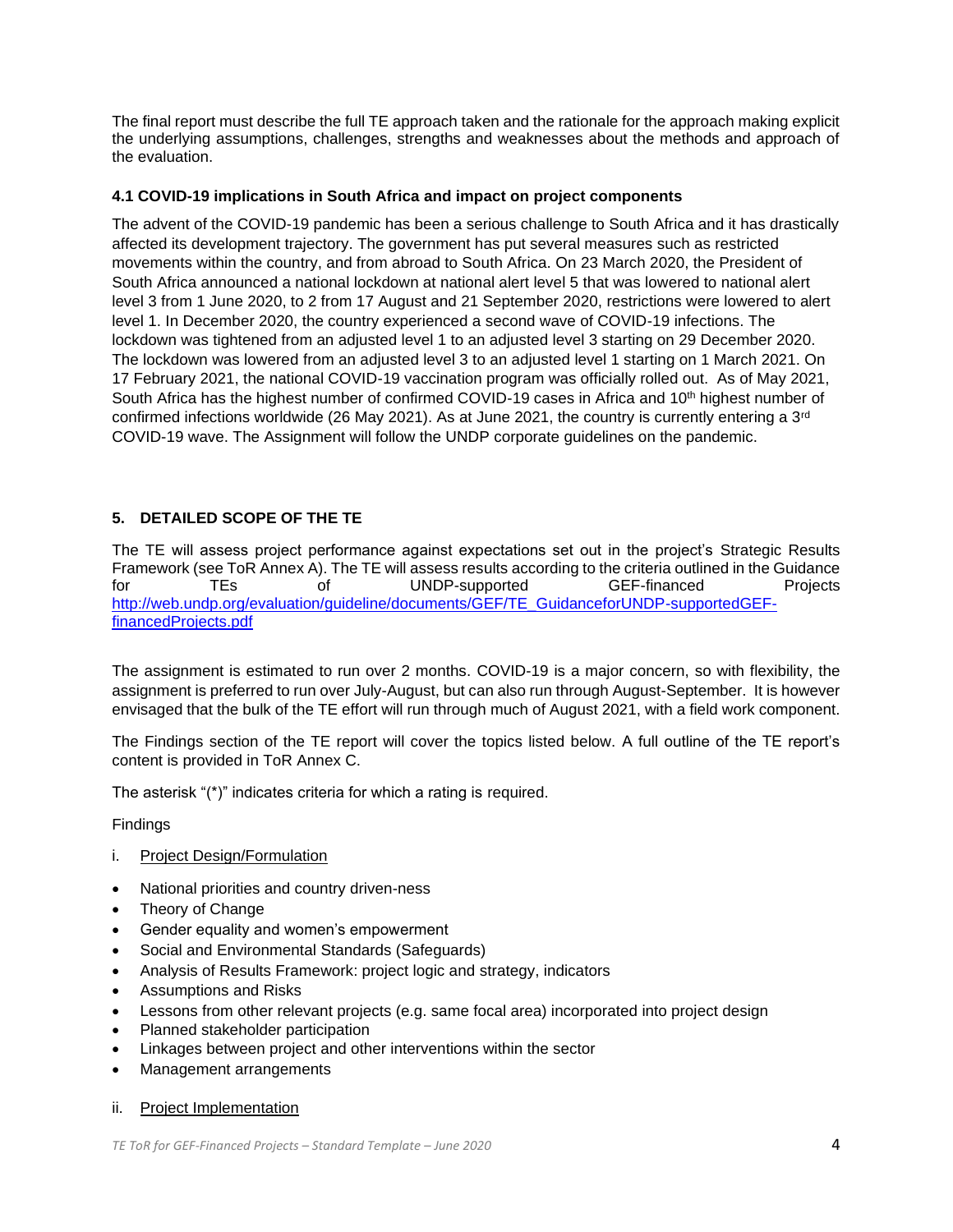- Adaptive management (changes to the project design and project outputs during implementation)
- Actual stakeholder participation and partnership arrangements
- Project Finance and Co-finance
- Monitoring & Evaluation: design at entry (\*), implementation (\*), and overall assessment of M&E (\*)
- Implementing Agency (UNDP) (\*) and Executing Agency (\*), overall project oversight/implementation and execution (\*)
- Risk Management, including Social and Environmental Standards (Safeguards)

# iii. Project Results

- Assess the achievement of outcomes against indicators by reporting on the level of progress for each objective and outcome indicator at the time of the TE and noting final achievements
- Relevance (\*), Effectiveness (\*), Efficiency (\*) and overall project outcome (\*)
- Sustainability: financial  $(*)$ , socio-political  $(*)$ , institutional framework and governance  $(*)$ , environmental (\*), overall likelihood of sustainability (\*)
- Country ownership
- Gender equality and women's empowerment
- Cross-cutting issues (poverty alleviation, improved governance, climate change mitigation and adaptation, disaster prevention and recovery, human rights, capacity development, South-South cooperation, knowledge management, volunteerism, etc., as relevant)
- GEF Additionality
- Catalytic Role / Replication Effect
- Progress to impact

# Main Findings, Conclusions, Recommendations and Lessons Learned

- The TE team will include a summary of the main findings of the TE report. Findings should be presented as statements of fact that are based on analysis of the data.
- The section on conclusions will be written in light of the findings. Conclusions should be comprehensive and balanced statements that are well substantiated by evidence and logically connected to the TE findings. They should highlight the strengths, weaknesses and results of the project, respond to key evaluation questions and provide insights into the identification of and/or solutions to important problems or issues pertinent to project beneficiaries, UNDP and the GEF, including issues in relation to gender equality and women's empowerment.
- Recommendations should provide concrete, practical, feasible and targeted recommendations directed to the intended users of the evaluation about what actions to take and decisions to make. The recommendations should be specifically supported by the evidence and linked to the findings and conclusions around key questions addressed by the evaluation.
- The TE report should also include lessons that can be taken from the evaluation, including best practices in addressing issues relating to relevance, performance and success that can provide knowledge gained from the particular circumstance (programmatic and evaluation methods used, partnerships, financial leveraging, etc.) that are applicable to other GEF and UNDP interventions. When possible, the TE team should include examples of good practices in project design and implementation.
- It is important for the conclusions, recommendations and lessons learned of the TE report to incorporate gender equality and empowerment of women.

The TE report will include an Evaluation Ratings Table, as shown below: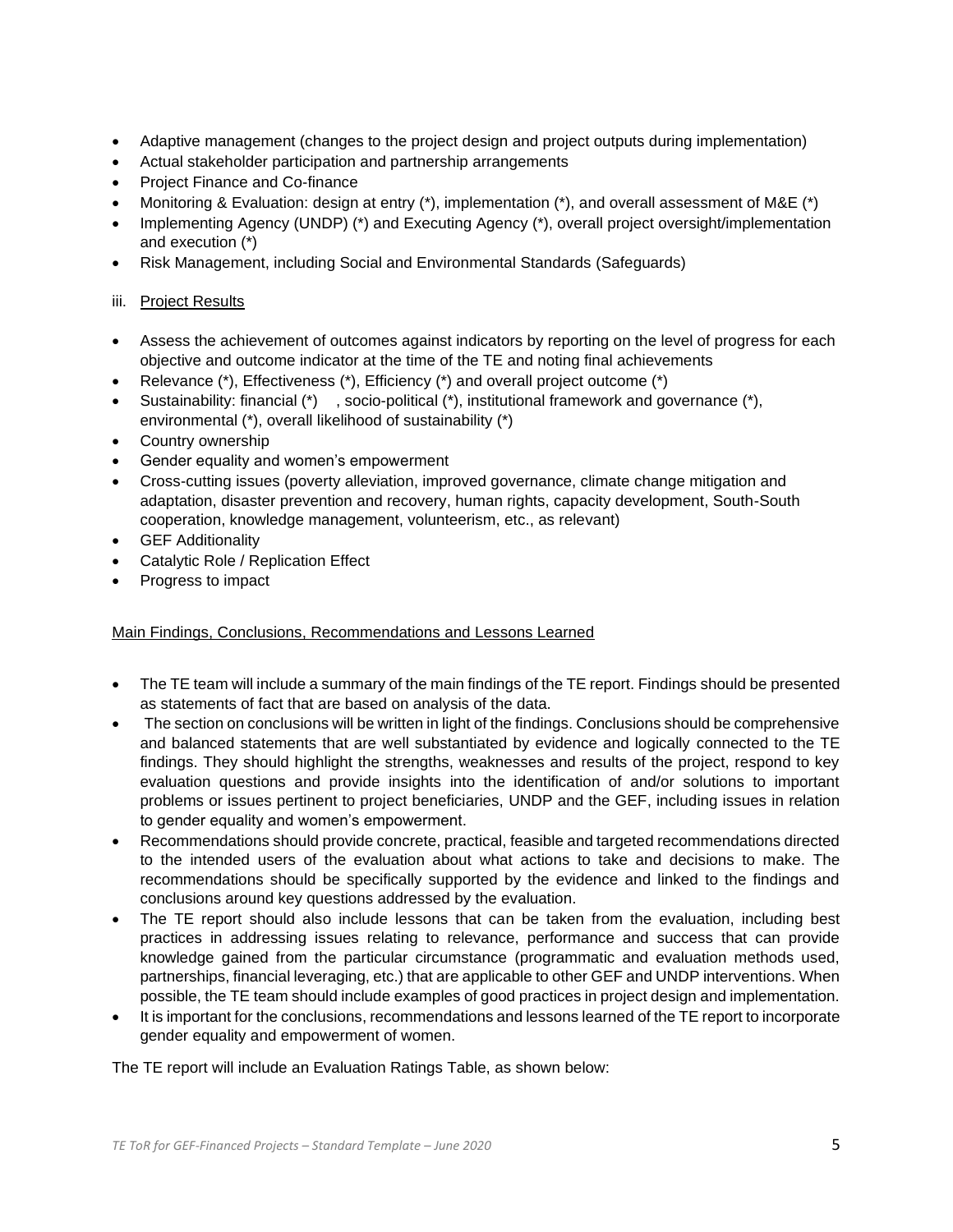# **ToR Table 2: Evaluation Ratings Table for the Mainstreaming Biodiversity into Land Use Regulation and Management at the Municipal Scale, known locally as the 'Biodiversity and Land Use' (BLU) Project**

| Monitoring & Evaluation (M&E)               | Rating <sup>1</sup> |
|---------------------------------------------|---------------------|
| M&E design at entry                         |                     |
| <b>M&amp;E Plan Implementation</b>          |                     |
| <b>Overall Quality of M&amp;E</b>           |                     |
| Implementation & Execution                  | Rating              |
| Quality of UNDP Implementation/Oversight    |                     |
| Quality of Implementing Partner Execution   |                     |
| Overall quality of Implementation/Execution |                     |
| <b>Assessment of Outcomes</b>               | Rating              |
| Relevance                                   |                     |
| <b>Effectiveness</b>                        |                     |
| Efficiency                                  |                     |
| <b>Overall Project Outcome Rating</b>       |                     |
| Sustainability                              | Rating              |
| <b>Financial resources</b>                  |                     |
| Socio-political/economic                    |                     |
| Institutional framework and governance      |                     |
| Environmental                               |                     |
| Overall Likelihood of Sustainability        |                     |

# **6. TIMEFRAME**

The total duration of the TE will be approximately *30 working days* over a time period of *eight weeks* starting on *5 July 2021*. The tentative TE timeframe is as follows:

| Timeframe                | Activity                                                                     |
|--------------------------|------------------------------------------------------------------------------|
| 30 June 2021             | Application closes                                                           |
| 7 July 2021              | Selection of TE team                                                         |
| 13 to 16 July 2021       | Preparation period for TE team (handover of documentation)                   |
| 16 July 2021 (4 days)    | Document review and preparation of TE Inception Report                       |
| 23 July 2021 (2 days)    | Finalization and Validation of TE Inception Report; latest start of TE       |
|                          | mission                                                                      |
| 26 July - 15 August 2021 | TE mission: stakeholder meetings, interviews, field visits, etc.             |
| $(15 \text{ days})$      |                                                                              |
| 12 August 2021           | Mission wrap-up meeting & presentation of initial findings; earliest end of  |
|                          | TE mission                                                                   |
| 23 August 2021 (7 days)  | Preparation of draft TE report                                               |
| 23 August 2021           | Circulation of draft TE report for comments                                  |
| 1 September 2021         | Incorporation of comments on draft TE report into Audit Trail & finalization |
|                          | of TE report                                                                 |
| 10 September 2021        | Preparation and Issuance of Management Response                              |
| 30 September 2021        | Expected date of full TE completion                                          |

<sup>1</sup> Outcomes, Effectiveness, Efficiency, M&E, Implementation/Oversight & Execution, Relevance are rated on a 6-point scale: 6=Highly Satisfactory (HS), 5=Satisfactory (S), 4=Moderately Satisfactory (MS), 3=Moderately Unsatisfactory (MU), 2=Unsatisfactory (U), 1=Highly Unsatisfactory (HU). Sustainability is rated on a 4-point scale: 4=Likely (L), 3=Moderately Likely (ML), 2=Moderately Unlikely (MU), 1=Unlikely (U)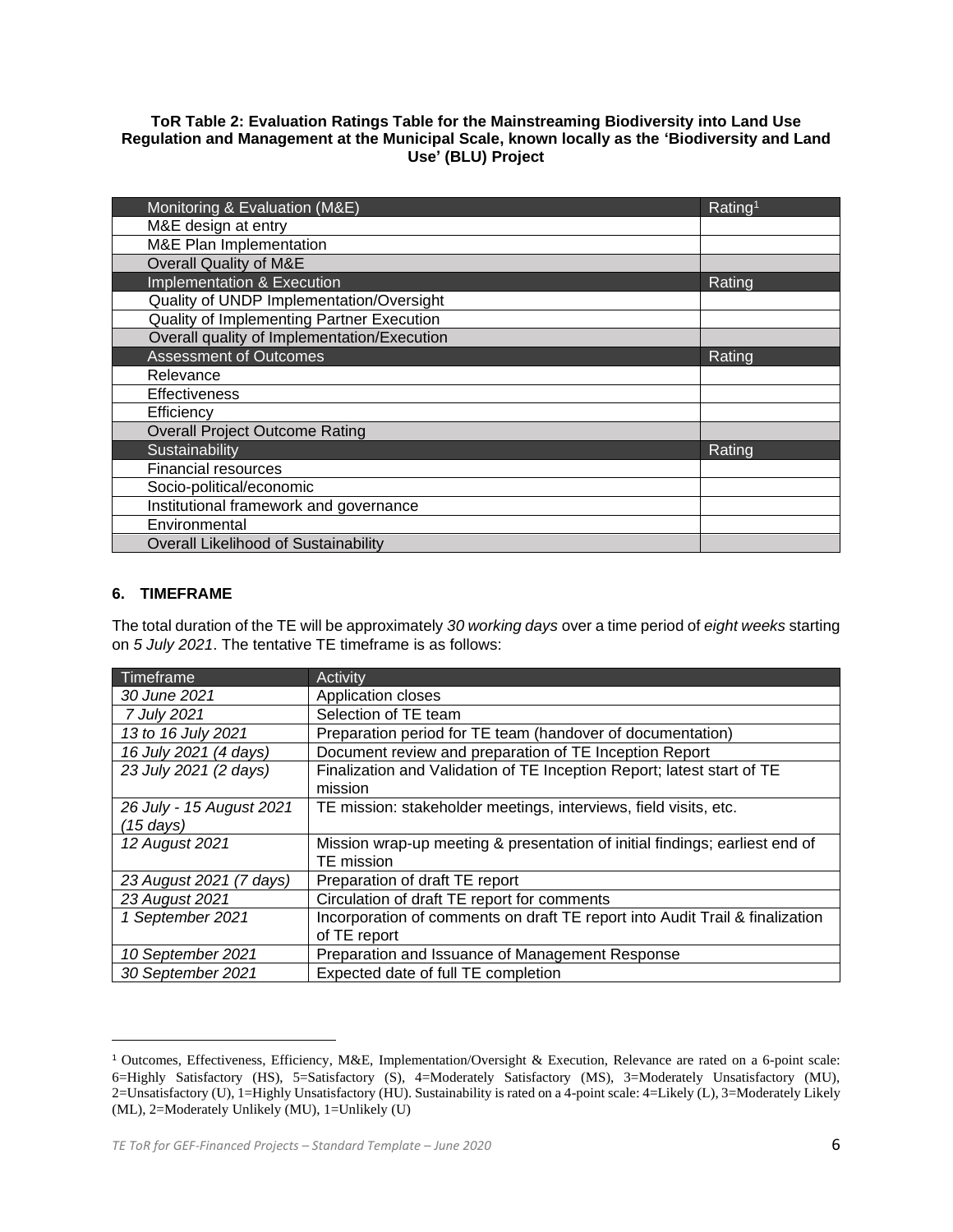Options for site visits should be provided in the TE Inception Report.

# **7. TE DELIVERABLES**

| # | Deliverable                              | <b>Description</b>                                                                                                                                                                                        | Timing                                                                            | <b>Responsibilities</b>                                                                                              |
|---|------------------------------------------|-----------------------------------------------------------------------------------------------------------------------------------------------------------------------------------------------------------|-----------------------------------------------------------------------------------|----------------------------------------------------------------------------------------------------------------------|
|   | TE Inception<br>Report                   | TE team clarifies<br>objectives,<br>methodology and timing<br>of the TE                                                                                                                                   | No later than 1<br>week before the TE<br>mission: (23 July<br>2021)               | TE team submits<br>Inception Report to<br>Commissioning Unit and<br>project management                               |
| 2 | Presentation                             | Initial Findings                                                                                                                                                                                          | End of TE mission:<br>(15 August 2021)                                            | TE team presents to<br>Commissioning Unit and<br>project management                                                  |
| 3 | Draft TE Report                          | Full draft report (using<br>guidelines on report<br>content in ToR Annex<br>C) with annexes                                                                                                               | Within 3 weeks of<br>end of TE mission:<br>(23August 2021)                        | TE team submits to<br><b>Commissioning Unit;</b><br>reviewed by RTA, Project<br>Coordinating Unit, GEF<br><b>OFP</b> |
| 5 | Final TE Report* +<br><b>Audit Trail</b> | Revised final report and<br>TE Audit trail in which<br>the TE details how all<br>received comments<br>have (and have not)<br>been addressed in the<br>final TE report (See<br>template in ToR Annex<br>H) | Within 1 week of<br>receiving<br>comments on draft<br>report: (30 August<br>2021) | TE team submits both<br>documents to the<br>Commissioning Unit                                                       |

\*All final TE reports will be quality assessed by the UNDP Independent Evaluation Office (IEO). Details of the IEO's quality assessment of decentralized evaluations can be found in Section 6 of the UNDP Evaluation Guidelines.<sup>2</sup>

# **8. TE ARRANGEMENTS**

The principal responsibility for managing the TE resides with the Commissioning Unit. The Commissioning Unit for this project's TE is the *UNDP Country Office South Africa.* 

The Commissioning Unit will contract the evaluators and ensure the timely provision of per diems and travel arrangements within the country for the TE team. The Project Team will be responsible for liaising with the TE team to provide all relevant documents, set up stakeholder interviews, and arrange field visits.

# **9. TE TEAM COMPOSITION**

A team of two independent evaluators will conduct the TE – one team leader (with experience and exposure to projects and evaluations in other regions) and one team expert, resident in South Africa. The team leader will be responsible for the overall design and writing of the TE report, engagements and interviews with principal stakeholders. The team expert will work with the Project Team in developing the TE itinerary and conduct field visits to project sites, review budget allocations and co-financing and tracking tools.

<sup>2</sup> Access at: http://web.undp.org/evaluation/guideline/section-6.shtml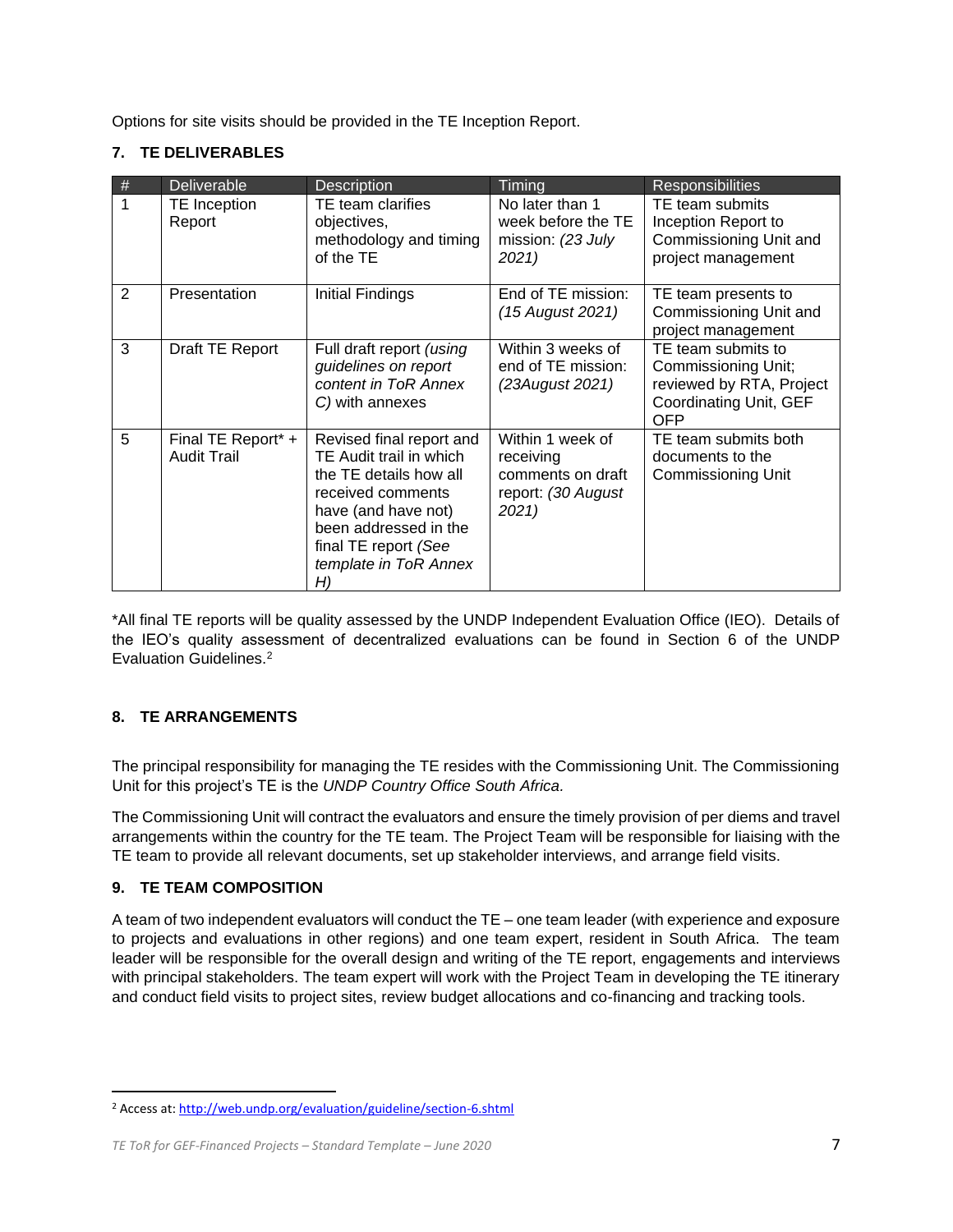The evaluator(s) cannot have participated in the project preparation, formulation and/or implementation (including the writing of the project document), must not have conducted this project's Mid-Term Review and should not have a conflict of interest with the project's related activities.

The selection of evaluators will be aimed at maximizing the overall "team" qualities in the following areas:

# Team Leader:

# Education

• A minimum of a Master's degree in *Biodiversity Conservation, Development,* Public Administration, Environmental Governance or other closely related field;

# **Experience**

- Relevant experience with results-based management evaluation methodologies;
- Experience applying SMART indicators and reconstructing or validating baseline scenarios;
- Competence in adaptive management, as applied to GEF focal area of *Mainstreaming Biodiversity Conservation and Sustainable Use into Production Landscapes, Seascapes and Sectors;*
- Experience in evaluating projects;
- Experience working in *SADC region;*
- Experience in relevant technical areas for at least *10 years;*
- Demonstrated understanding of issues related to gender and *GEF focal area of Mainstreaming Biodiversity Conservation and Sustainable Use into Production Landscapes, Seascapes and Sectors;* experience in gender responsive evaluation and analysis;
- Excellent communication skills;
- Demonstrable analytical skills;
- Project evaluation/review experience within United Nations system will be considered an asset.

### Language

• Fluency in written and spoken English.

# Team Expert:

### Education

• Master's degree in *Biodiversity Conservation, Development* or other closely related field;

### **Experience**

- Relevant experience with results-based management evaluation methodologies;
- Experience applying SMART indicators and reconstructing or validating baseline scenarios;
- Competence in adaptive management, as applied to GEF focal area of *Mainstreaming Biodiversity Conservation and Sustainable Use into Production Landscapes, Seascapes and Sectors;*
- Experience in evaluating projects;
- Experience working in *South Africa;*
- Experience in relevant technical areas for at least *10 years;*
- Demonstrated understanding of issues related to gender and *GEF focal area of Mainstreaming Biodiversity Conservation and Sustainable Use into Production Landscapes, Seascapes and Sectors;* experience in gender responsive evaluation and analysis;
- Excellent communication skills;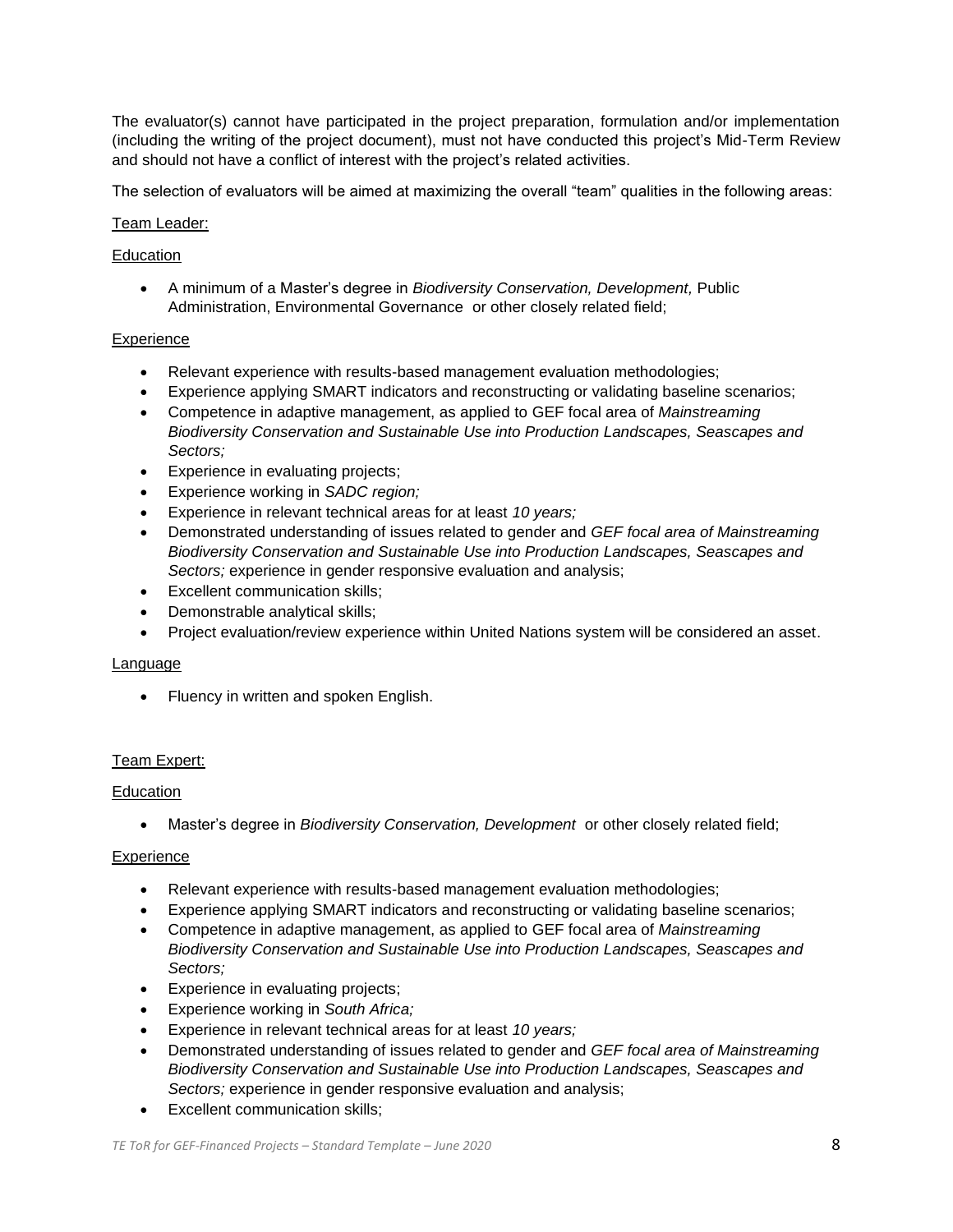- Demonstrable analytical skills;
- Project evaluation/review experience within United Nations system will be considered an asset.

### **Language**

- Fluency in written and spoken English.
- *Fluency in a South African language would be an asset.*

# **10. EVALUATOR ETHICS**

The TE team will be held to the highest ethical standards and is required to sign a code of conduct upon acceptance of the assignment. This evaluation will be conducted in accordance with the principles outlined in the UNEG 'Ethical Guidelines for Evaluation'. The evaluator must safeguard the rights and confidentiality of information providers, interviewees and stakeholders through measures to ensure compliance with legal and other relevant codes governing collection of data and reporting on data. The evaluator must also ensure security of collected information before and after the evaluation and protocols to ensure anonymity and confidentiality of sources of information where that is expected. The information knowledge and data gathered in the evaluation process must also be solely used for the evaluation and not for other uses without the express authorization of UNDP and partners.

# **11. PAYMENT SCHEDULE**

- 20% payment upon satisfactory delivery of the final TE Inception Report and approval by the Commissioning Unit
- 40% payment upon satisfactory delivery of the draft TE report to the Commissioning Unit
- 40% payment upon satisfactory delivery of the final TE report and approval by the Commissioning Unit and RTA (via signatures on the TE Report Clearance Form) and delivery of completed TE Audit Trail

Criteria for issuing the final payment of 40%<sup>3</sup>:

- The final TE report includes all requirements outlined in the TE TOR and is in accordance with the TE guidance.
- The final TE report is clearly written, logically organized, and is specific for this project (i.e. text has not been cut & pasted from other TE reports).
- The Audit Trail includes responses to and justification for each comment listed.

# **12. APPLICATION PROCESS<sup>4</sup>**

*(Adjust this section if a vetted roster will be used)*

<sup>&</sup>lt;sup>3</sup> The Commissioning Unit is obligated to issue payments to the TE team as soon as the terms under the ToR are fulfilled. If there is an ongoing discussion regarding the quality and completeness of the final deliverables that cannot be resolved between the Commissioning Unit and the TE team, the Regional M&E Advisor and Vertical Fund Directorate will be consulted. If needed, the Commissioning Unit's senior management, Procurement Services Unit and Legal Support Office will be notified as well so that a decision can be made about whether or not to withhold payment of any amounts that may be due to the evaluator(s), suspend or terminate the contract and/or remove the individual contractor from any applicable rosters. See the UNDP Individual Contract Policy for further details:

https://popp.undp.org/\_layouts/15/WopiFrame.aspx?sourcedoc=/UNDP\_POPP\_DOCUMENT\_LIBRARY/Public/PSU\_Individual%20 Contract\_Individual%20Contract%20Policy.docx&action=default

<sup>4</sup> Engagement of evaluators should be done in line with guidelines for hiring consultants in the POPP https://popp.undp.org/SitePages/POPPRoot.aspx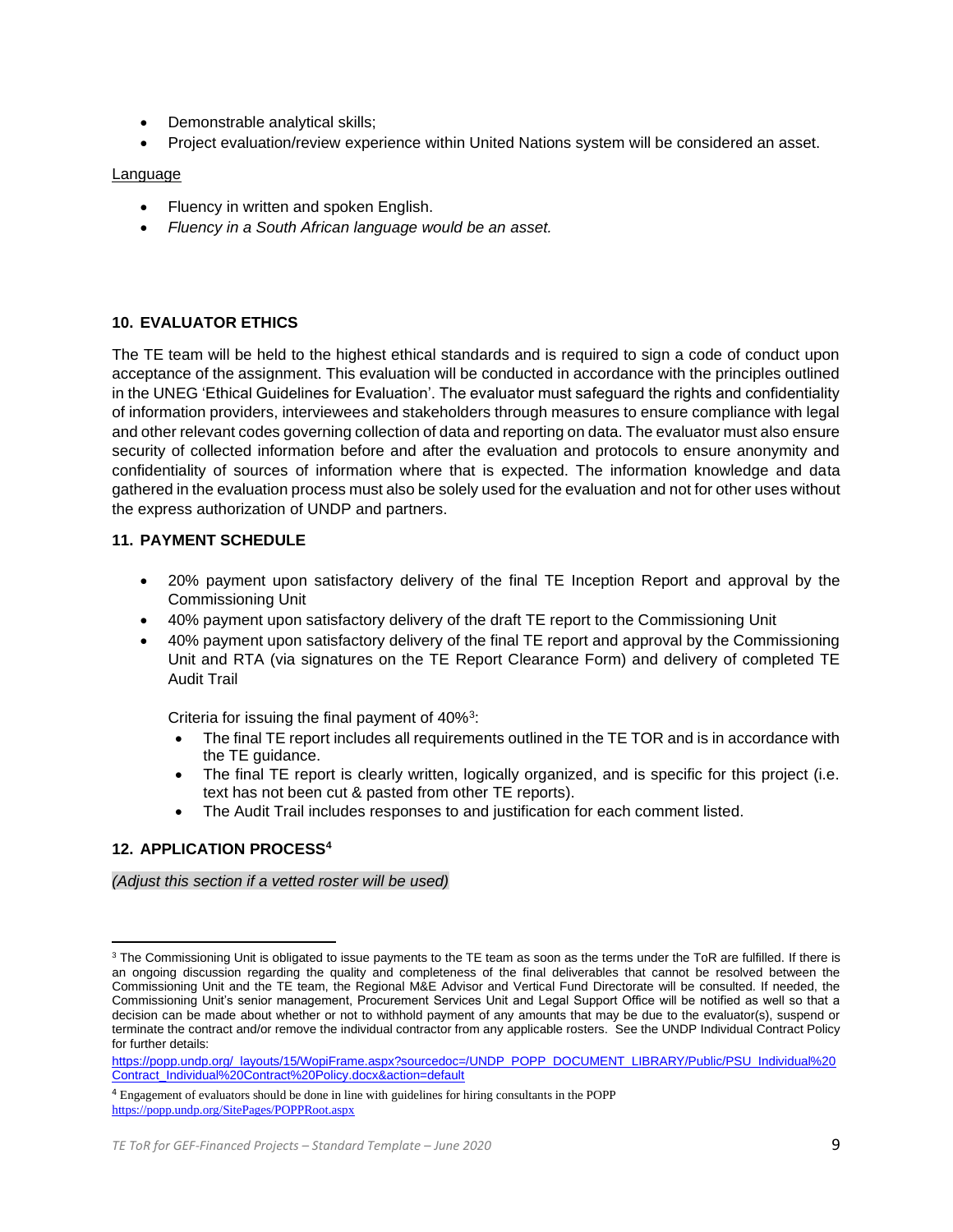Recommended Presentation of Proposal:

- a) Letter of Confirmation of Interest and Availability using the template<sup>5</sup> provided by UNDP;
- b) CV and a Personal History Form (**P11 form**<sup>6</sup>);
- c) Brief description **of approach to work/technical proposal** of why the individual considers him/herself as the most suitable for the assignment, and a proposed methodology on how they will approach and complete the assignment; (max 1 page)
- d) **Financial Proposal** that indicates the all-inclusive fixed total contract price and all other travel related costs (such as flight ticket, per diem, etc), supported by a breakdown of costs, as per template attached to the Letter of Confirmation of Interest template. If an applicant is employed by an organization/company/institution, and he/she expects his/her employer to charge a management fee in the process of releasing him/her to UNDP under Reimbursable Loan Agreement (RLA), the applicant must indicate at this point, and ensure that all such costs are duly incorporated in the financial proposal submitted to UNDP.

All application materials should be submitted to the address (insert mailing address) in a sealed envelope indicating the following reference "Consultant for Terminal Evaluation of *Biodiversity and Land Use Project)*" or by email at the following address ONLY: *bid.pretoria@undp.org)* by *19th July 2021)*. Incomplete applications will be excluded from further consideration.

**Criteria for Evaluation of Proposal:** Only those applications which are responsive and compliant will be evaluated. Offers will be evaluated according to the Combined Scoring method – where the educational background and experience on similar assignments will be weighted at 70% and the price proposal will weigh as 30% of the total scoring. The applicant receiving the Highest Combined Score that has also accepted UNDP's General Terms and Conditions will be awarded the contract.

# **13. TOR ANNEXES**

- ToR Annex A: Project Logical/Results Framework
- ToR Annex B: Project Information Package to be reviewed by TE team
- ToR Annex C: Content of the TE report
- ToR Annex D: Evaluation Criteria Matrix template
- ToR Annex E: UNEG Code of Conduct for Evaluators
- ToR Annex F: TE Rating Scales
- ToR Annex G: TE Report Clearance Form
- ToR Annex H: TE Audit Trail

<sup>5</sup>https://intranet.undp.org/unit/bom/pso/Support%20documents%20on%20IC%20Guidelines/Template%20for%20Confirmation%20of%20Intere st%20and%20Submission%20of%20Financial%20Proposal.docx

<sup>6</sup> http://www.undp.org/content/dam/undp/library/corporate/Careers/P11\_Personal\_history\_form.doc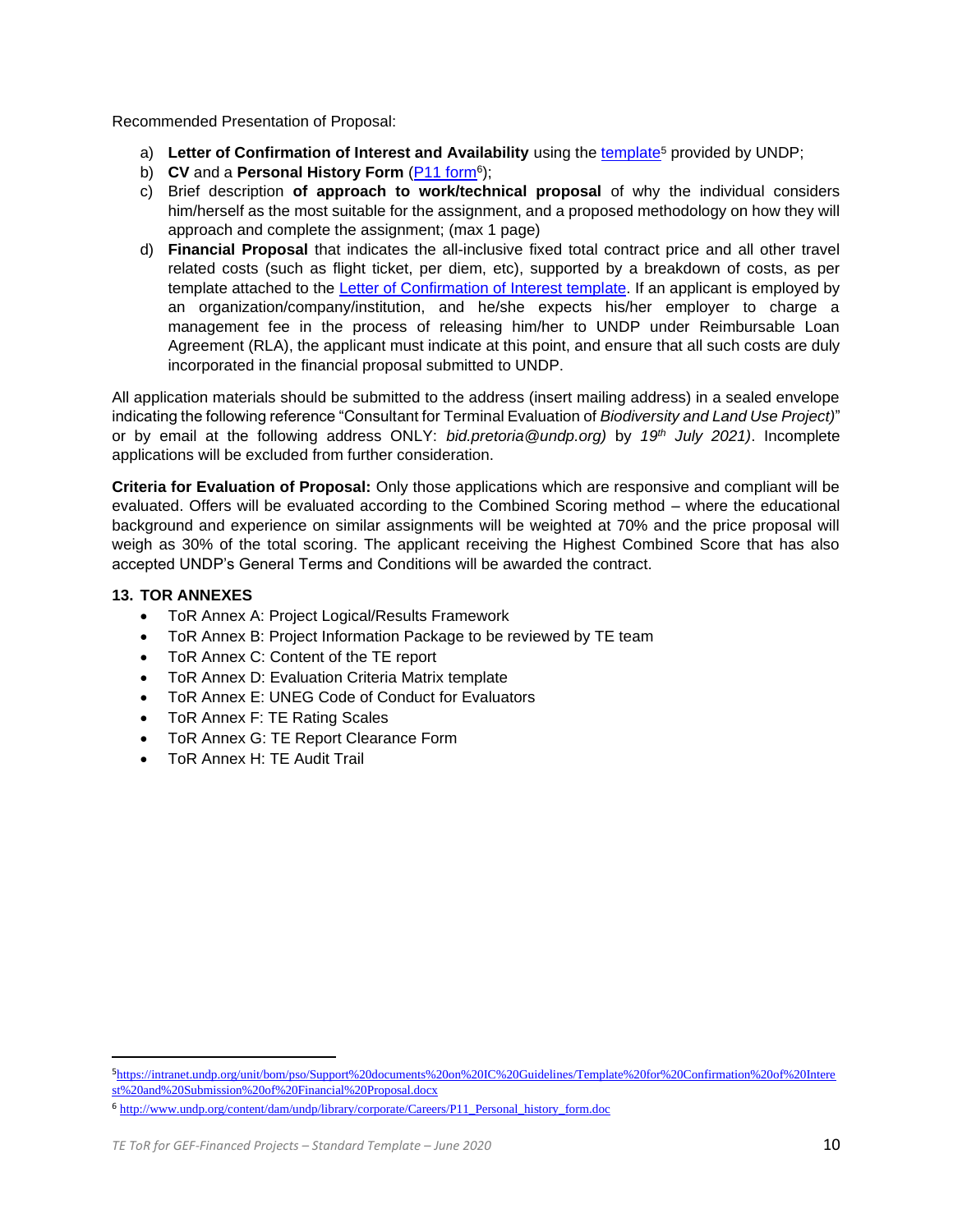# **ToR Annex A: Project Logical/Results Framework**

Strategic Results Framework, SRF (formerly GEF Logical Framework) Analysis Indicator framework as part of the SRF

**This project will contribute to achieving the following Country Programme Outcome as defined in CPAP or CPD:** 

**Country Programme Outcome Indicators:**

*Component II: Climate Change and Greening South Africa's Economy***;** 

*Outcome 2 on harnessing of South Africa's biodiversity resources to address sustainability whilst creating economic opportunities;*

*Outcome Indicators:*

- *Number of green jobs created in all sectors in the economy; and*
- *Number of state institutions and non-state actors at 3 spheres of government implementing integrated White Paper policies.<sup>7</sup>*

**Primary applicable Key Environment and Sustainable Development Key Result Area (same as that on the cover page, circle one): 1. Mainstreaming environment and energy OR 2. Catalyzing environmental finance OR 3. Promote climate change adaptation OR 4. Expanding access to environmental and energy services for the poor.**

**Applicable GEF Strategic Objective and Program:** 

Mainstream biodiversity conservation and sustainable use into production landscapes/seascapes and sectors

# **Applicable GEF Expected Outcomes:**

Outcome 2.1: Increase in sustainably managed landscapes and seascapes that integrate biodiversity conservation.

Outcome 2.2: Measures to conserve and sustainably use biodiversity incorporated in policy and regulatory frameworks

**Applicable GEF Outcome Indicators:** 

Indicator 2.1: Landscapes and seascapes certified by internationally or nationally recognized environmental standards that incorporate biodiversity considerations (e.g. FSC, MSC) measured in hectares and recorded by GEF tracking tool.

<sup>7</sup> UNDP Country Programme Document for the Republic of South Africa (2013-2017). P6.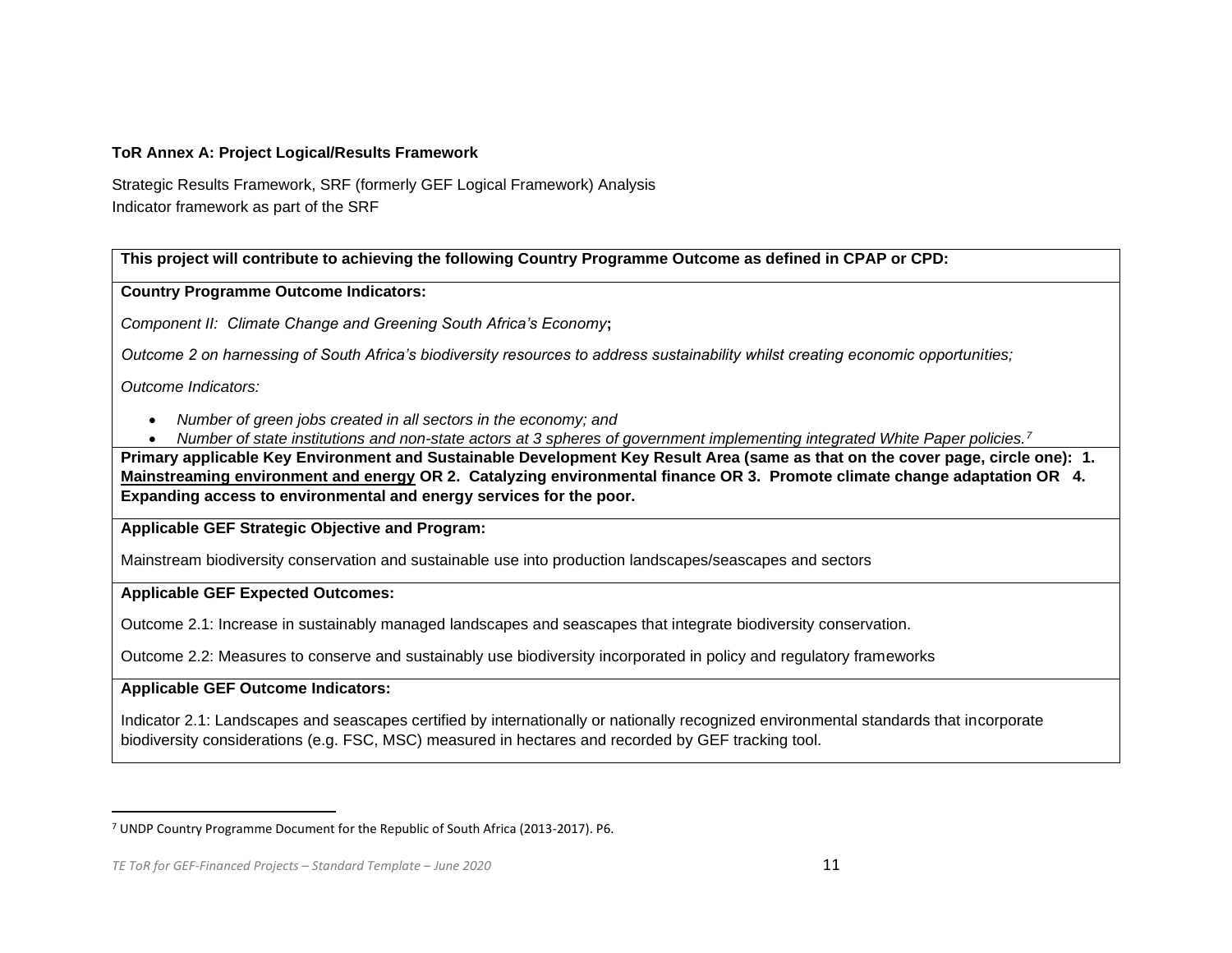Indicator 2.2: Polices and regulations governing sectoral activities that integrate biodiversity conservation as recorded by the GEF tracking tool as a score.

| <b>Objective/ Outcome</b>                                                                                             | <b>Indicator</b>                                                                                                                                                                                       | <b>Baseline</b> | <b>End of Project target</b>                                                                              | Source of<br><b>Information</b> | <b>Risks and assumptions</b>                                                                                                                                                       |  |  |
|-----------------------------------------------------------------------------------------------------------------------|--------------------------------------------------------------------------------------------------------------------------------------------------------------------------------------------------------|-----------------|-----------------------------------------------------------------------------------------------------------|---------------------------------|------------------------------------------------------------------------------------------------------------------------------------------------------------------------------------|--|--|
|                                                                                                                       | Objective – To mitigate multiple threats to biodiversity by increasing the capabilities of authorities and land owners to regulate land use and<br>manage priority biodiversity at the municipal scale |                 |                                                                                                           |                                 |                                                                                                                                                                                    |  |  |
|                                                                                                                       |                                                                                                                                                                                                        |                 | Component 1 - Land and Natural Resource Use Management, Regulation, Compliance Monitoring and Enforcement |                                 |                                                                                                                                                                                    |  |  |
| Measures to conserve<br>and sustainably use<br>biodiversity<br>incorporated in policy<br>and regulatory<br>frameworks | Indicator 2.2: Polices<br>and regulations<br>governing sectoral<br>activities that<br>integrate biodiversity<br>conservation as<br>recorded by the GEF<br>tracking tool as a<br>score.                 |                 |                                                                                                           |                                 | Risks:<br>Poor coordination<br>between institutions and<br>cooperative governance<br>mechanisms and<br>structures with regard to<br>biodiversity-inclusive<br>planning, financing, |  |  |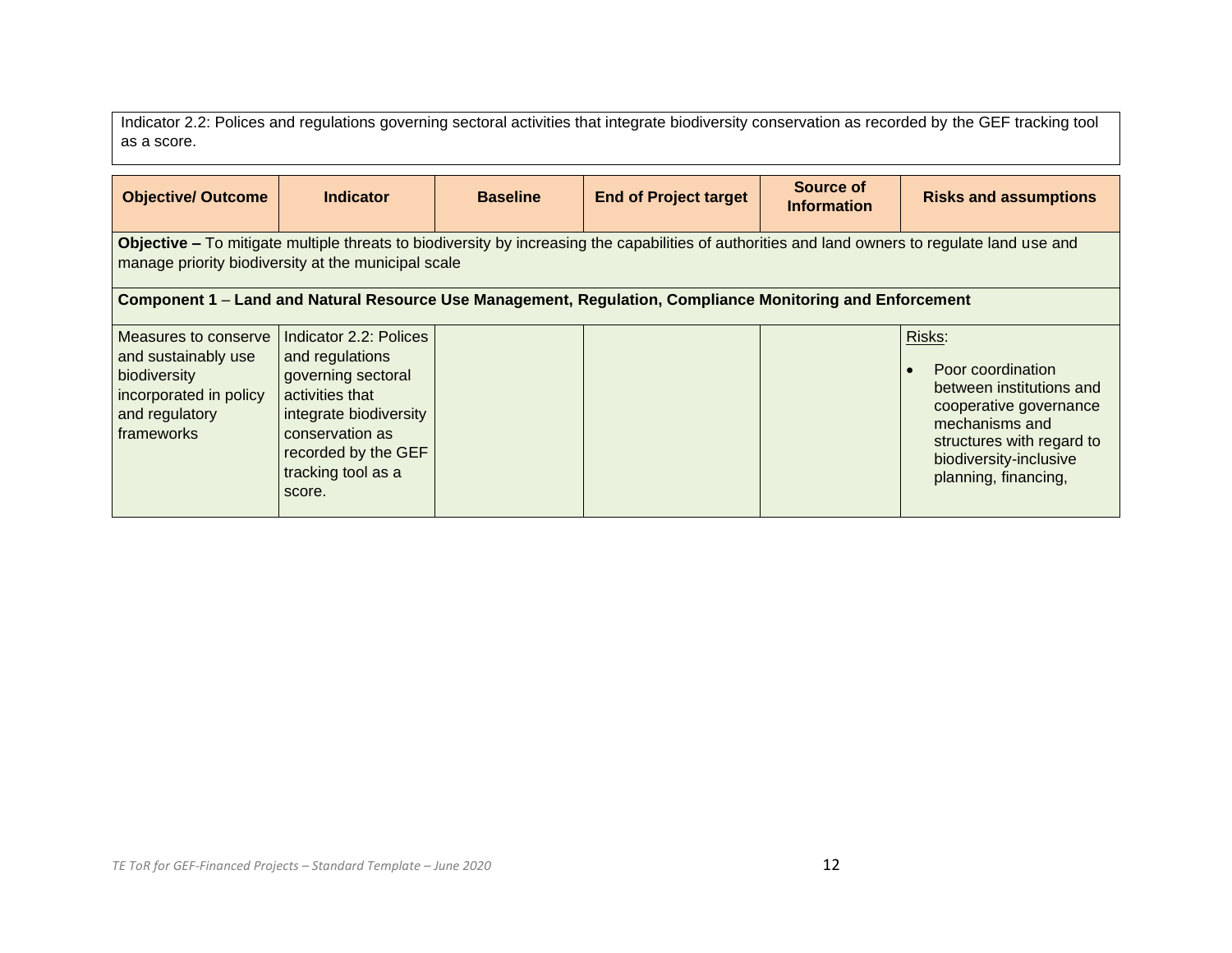| Outcome 1.1<br><b>Regulatory processes</b><br>for land and natural<br>resource use                                                                                                              | Coordination<br>mechanism in<br>place                                                                                                                                           | No coordination<br>$\blacksquare$<br>mechanisms                                                                                                                                                                                | Intergovernmental<br>$\blacksquare$<br>cooperation forum<br>and/or framework in<br>two target districts                                                                                                     | National and<br>Provincial<br>$\bullet$<br>competent<br>authorities and             | review and decision<br>making are weak.<br>Shrinking budgets for<br>natural resource                                                                                                                                                                                                                                                       |
|-------------------------------------------------------------------------------------------------------------------------------------------------------------------------------------------------|---------------------------------------------------------------------------------------------------------------------------------------------------------------------------------|--------------------------------------------------------------------------------------------------------------------------------------------------------------------------------------------------------------------------------|-------------------------------------------------------------------------------------------------------------------------------------------------------------------------------------------------------------|-------------------------------------------------------------------------------------|--------------------------------------------------------------------------------------------------------------------------------------------------------------------------------------------------------------------------------------------------------------------------------------------------------------------------------------------|
| management<br>incorporate criteria to<br>prevent/minimise and<br>offset impacts on<br>biodiversity<br>(Indicator 1.1:<br><b>Regulatory processes</b>                                            | <b>Application forms</b><br>incorporate<br>biodiversity<br>information<br><b>Biodiversity</b><br>guidelines<br>developed                                                        | $\blacksquare$<br><b>Biodiversity</b><br>information<br>included in one<br>target district<br><b>Guidelines exist</b><br>$\blacksquare$<br>on fynbos,<br>grasslands,                                                           | <b>Biodiversity</b><br>$\blacksquare$<br>information included<br>in authorisation<br>application forms of<br>two target districts<br><b>Biodiversity</b><br>guidelines for 1 new<br>sector & 1 new<br>biome | conservation<br>agencies                                                            | management at provincial<br>and municipal levels.<br>Poor capacity for<br>extension work,<br>compliance monitoring<br>and enforcement.<br><b>Regulatory challenges</b><br>and blockages<br>Assumptions:<br>Project partners will work                                                                                                      |
| incorporate<br>biodiversity criteria in<br>two District<br>Municipalities)                                                                                                                      | Database &<br>system for<br>compliance<br>monitoring and<br>enforcement of<br>authorisations<br>reflect biodiversity<br>priorities                                              | mining &<br>biodiversity<br>Existing<br>$\blacksquare$<br>compliance and<br>enforcement<br>database and<br>system is not<br>integrated or<br>systematic and<br>does not<br>adequately<br>reflect<br>biodiversity<br>priorities | <b>Updated database</b><br>and integrated<br>compliance and<br>enforcement system<br>in at least 1 target<br>district                                                                                       |                                                                                     | together effectively with<br>one another and key<br>stakeholders to meet<br>objectives<br>Willing champions of<br>projects will be<br>acceptable to all<br>stakeholders<br>Individual projects will be<br>successful in 'making the<br>case' for biodiversity<br>mainstreaming (i.e. will<br>not be perceived to be<br>'anti-development') |
| Outcome 1.2<br>The capacity of staff<br>of regulatory<br>authorities and other<br>environmental<br>planning professionals<br>to apply criteria to<br>prevent/ minimise and<br>offset impacts on | Number of staff of<br>regulatory<br>authorities<br>applying<br>biodiversity<br>criteria in review<br>and decision<br>making processes<br>Improvement in<br>capacity of staff in | Zero at project<br>start<br>Zero at project<br>start                                                                                                                                                                           | 20% increase on<br>baseline<br>20% increase on<br>baseline                                                                                                                                                  | Provincial<br>competent<br>authorities and<br>conservation<br>agencies<br>$\bullet$ | There is institutional<br>readiness and adequate<br>capacity as a foundation<br>to implement projects and<br>build additional capacity<br>Project partners are<br>committed to embedding<br>project impact into<br>institutional systems to                                                                                                |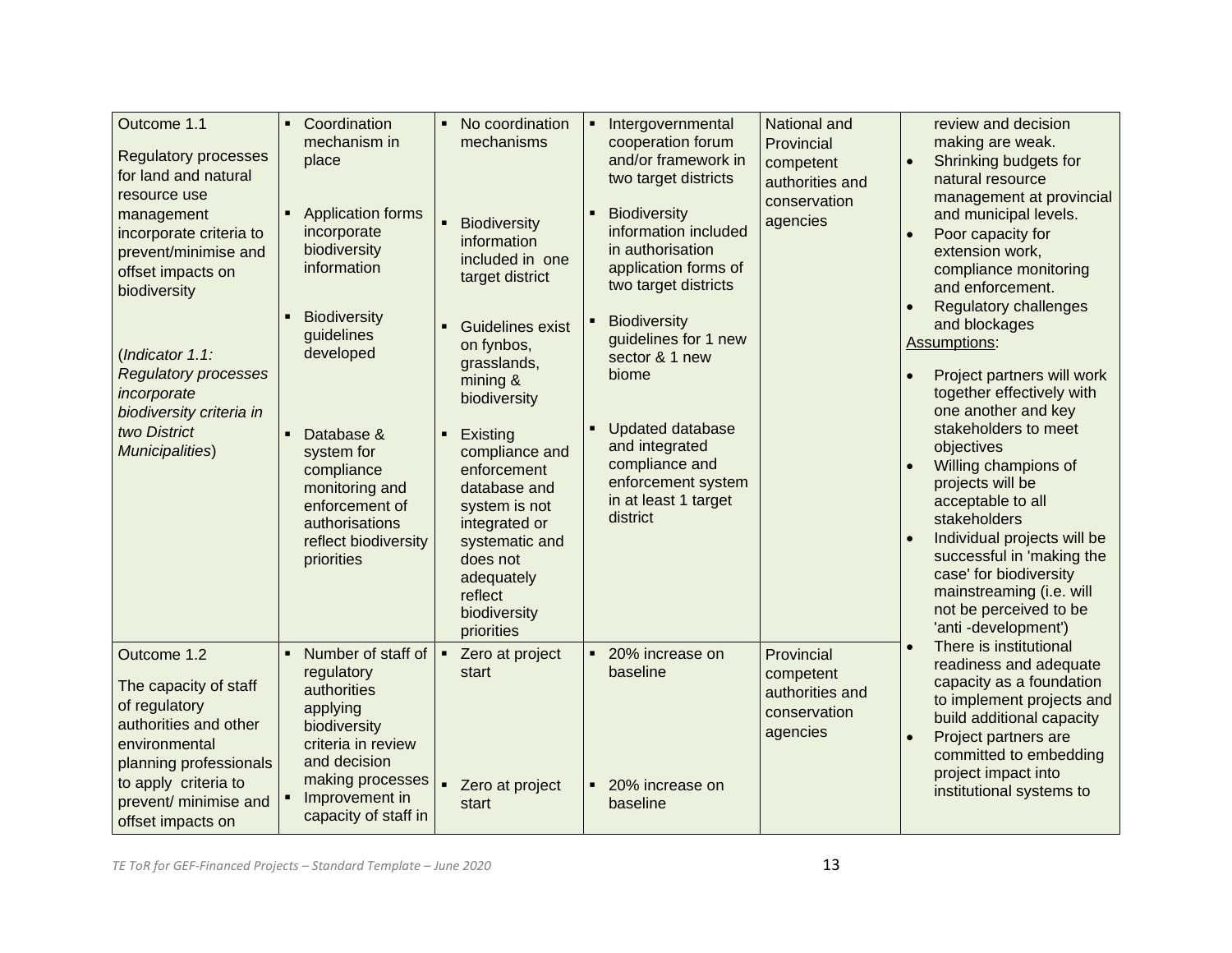| biodiversity is<br>improved<br>(Indicator 1.2:<br>Capacity to apply<br>biodiversity criteria<br>evident among<br>regulatory authorities<br>and environmental<br>and planning<br>professionals, as<br>indicated by survey to<br>be conducted with key<br>personnel at start and<br>end of project | regulatory<br>authorities to<br>apply criteria<br>Quality of<br>biodiversity<br>information<br>provided by<br>applicants                                                                         | Zero at project<br>start                                                                                                               | 20% increase on<br>$\blacksquare$<br>baseline                                                                                                                                                                           |                                          | deliver enduring<br>outcomes<br>There is mobilisation and<br>$\bullet$<br>participation in learning<br>networks<br>There is an adequate<br>'good governance'<br>foundation and<br>management systems in<br>place to minimise<br>institutional risk<br>Investments will be<br>$\bullet$<br>layered to achieve<br>synergies and traction,<br>value gain - multiple<br>mutually reinforcing gains |
|--------------------------------------------------------------------------------------------------------------------------------------------------------------------------------------------------------------------------------------------------------------------------------------------------|--------------------------------------------------------------------------------------------------------------------------------------------------------------------------------------------------|----------------------------------------------------------------------------------------------------------------------------------------|-------------------------------------------------------------------------------------------------------------------------------------------------------------------------------------------------------------------------|------------------------------------------|------------------------------------------------------------------------------------------------------------------------------------------------------------------------------------------------------------------------------------------------------------------------------------------------------------------------------------------------------------------------------------------------|
| Outcome 1.3<br>Municipal land use<br>planning,<br>management and<br>decision making<br>integrate biodiversity<br>priorities<br>(Indicator 1.3:<br>Municipal land use<br>planning frameworks<br>in two target District<br><b>Municipalities</b><br>incorporate<br>biodiversity criteria)          | Number of IDPs<br>٠<br>where<br>environmental<br>layer of SDF is<br><b>SPLUMA</b><br>compliant<br><b>SPLUMA</b><br>٠<br>complaint LUMS<br>which contribute<br>to improved land<br>use regulation | Zero at project start<br>- SPLUMA is<br>promulgated but<br>has not come into<br>force yet - only<br>tracking from<br>project inception | 6 IDPs with<br>environmental layers<br>in the SDFs that are<br><b>SPLUMA</b> compliant<br>1 741 937 ha under<br>improved land use<br>regulation through<br><b>SPLUMA</b> complaint<br>LUMS in 6 local<br>municipalities | <b>District and local</b><br>authorities |                                                                                                                                                                                                                                                                                                                                                                                                |
| Outcome 1.4<br><b>Financial mechanisms</b><br>and incentives are                                                                                                                                                                                                                                 | Percentage<br>increase in<br>resources<br>allocated to                                                                                                                                           | Baseline 2014<br>$/2015$ :<br>$EDM = R 15$<br>$\blacksquare$<br>908 000                                                                | 50% increase in<br>٠<br>resources allocated<br>to biodiversity<br>management                                                                                                                                            | <b>District and local</b><br>authorities |                                                                                                                                                                                                                                                                                                                                                                                                |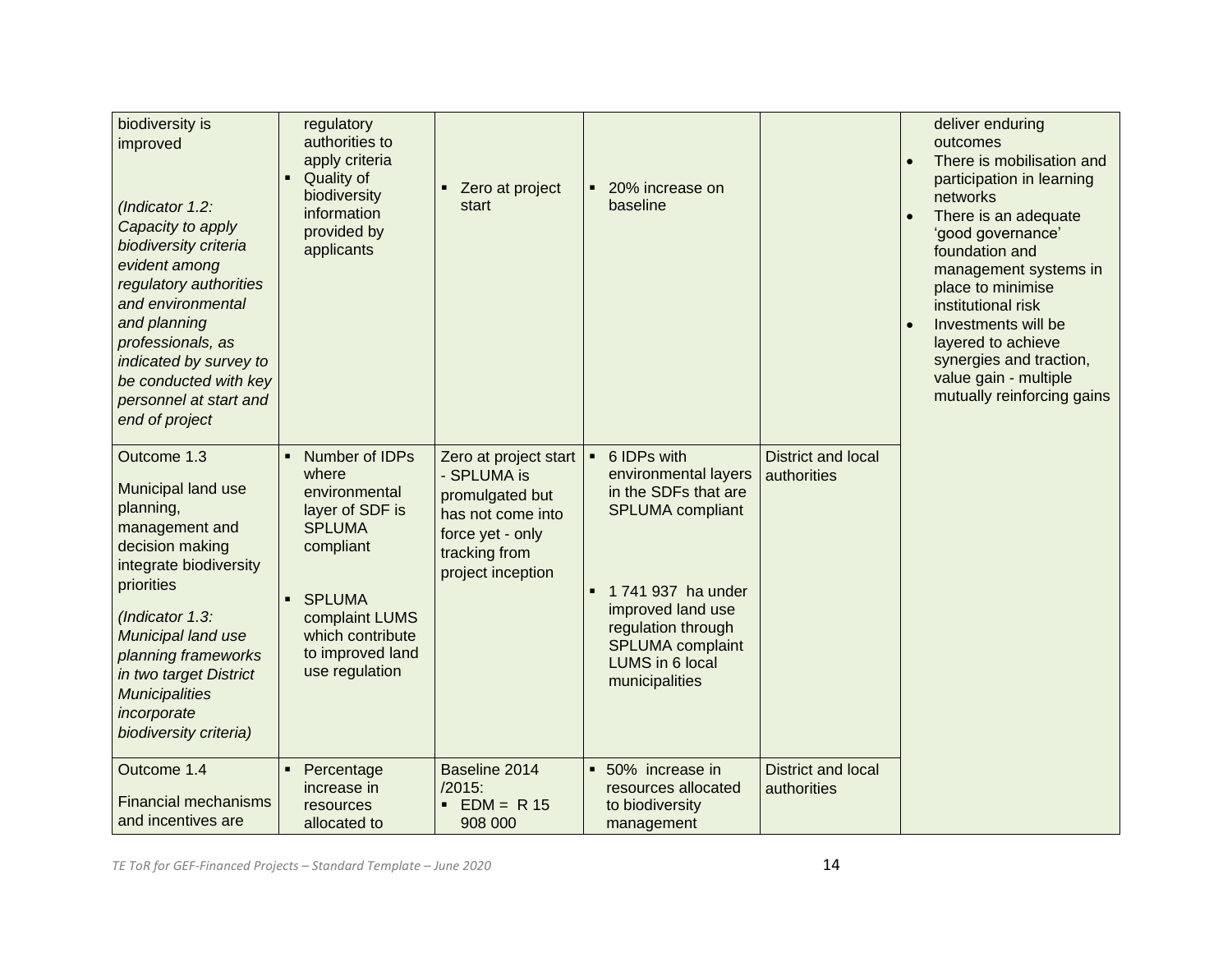| enhanced in order to<br>encourage greater<br>investment in<br>biodiversity and<br>ecosystem services<br>and support job<br>creation and<br>sustainable economic<br>development<br>(Indicator 1.4: At least<br>one new funding<br>mechanism in place,<br>increasing resource<br>allocation) | biodiversity<br>management<br>Number of jobs<br>(including<br>temporary and<br>permanent jobs)<br>created in target<br>municipalities to<br>support<br>ecosystem<br>restoration and<br>maintenance                                                                                  | $uMDM = R 1$<br>200 000<br>$EDM = 6$<br>$UDM = 0$ | 600 jobs (including<br>temporary and<br>permanent jobs)<br>created in target<br>municipalities to<br>support ecosystem<br>restoration and<br>maintenance |                                                                                                                                                                                                                                                                                                                                               |
|--------------------------------------------------------------------------------------------------------------------------------------------------------------------------------------------------------------------------------------------------------------------------------------------|-------------------------------------------------------------------------------------------------------------------------------------------------------------------------------------------------------------------------------------------------------------------------------------|---------------------------------------------------|----------------------------------------------------------------------------------------------------------------------------------------------------------|-----------------------------------------------------------------------------------------------------------------------------------------------------------------------------------------------------------------------------------------------------------------------------------------------------------------------------------------------|
|                                                                                                                                                                                                                                                                                            |                                                                                                                                                                                                                                                                                     |                                                   | Component 2 - Conservation and Sustainable use of Biodiversity on Private and Communal Land                                                              |                                                                                                                                                                                                                                                                                                                                               |
| Increase in<br>sustainably managed<br>landscapes and<br>seascapes that<br>integrate biodiversity<br>conservation.                                                                                                                                                                          | Indicator:<br>Landscapes and<br>seascapes certified<br>by internationally or<br>nationally<br>recognized<br>environmental<br>standards that<br>incorporate<br>biodiversity<br>considerations (e.g.<br>FSC, MSC)<br>measured in<br>hectares and<br>recorded by GEF<br>tracking tool. |                                                   |                                                                                                                                                          | Risks:<br>Conflicts between<br>different stakeholder<br>groups<br>Low level of community<br>willingness to take up the<br>biodiversity economy<br>Poor coordination and<br>cooperation between<br>institutions<br>Poor capacity for<br>extension work,<br>compliance monitoring<br>and enforcement.<br>Regulatory challenges<br>and blockages |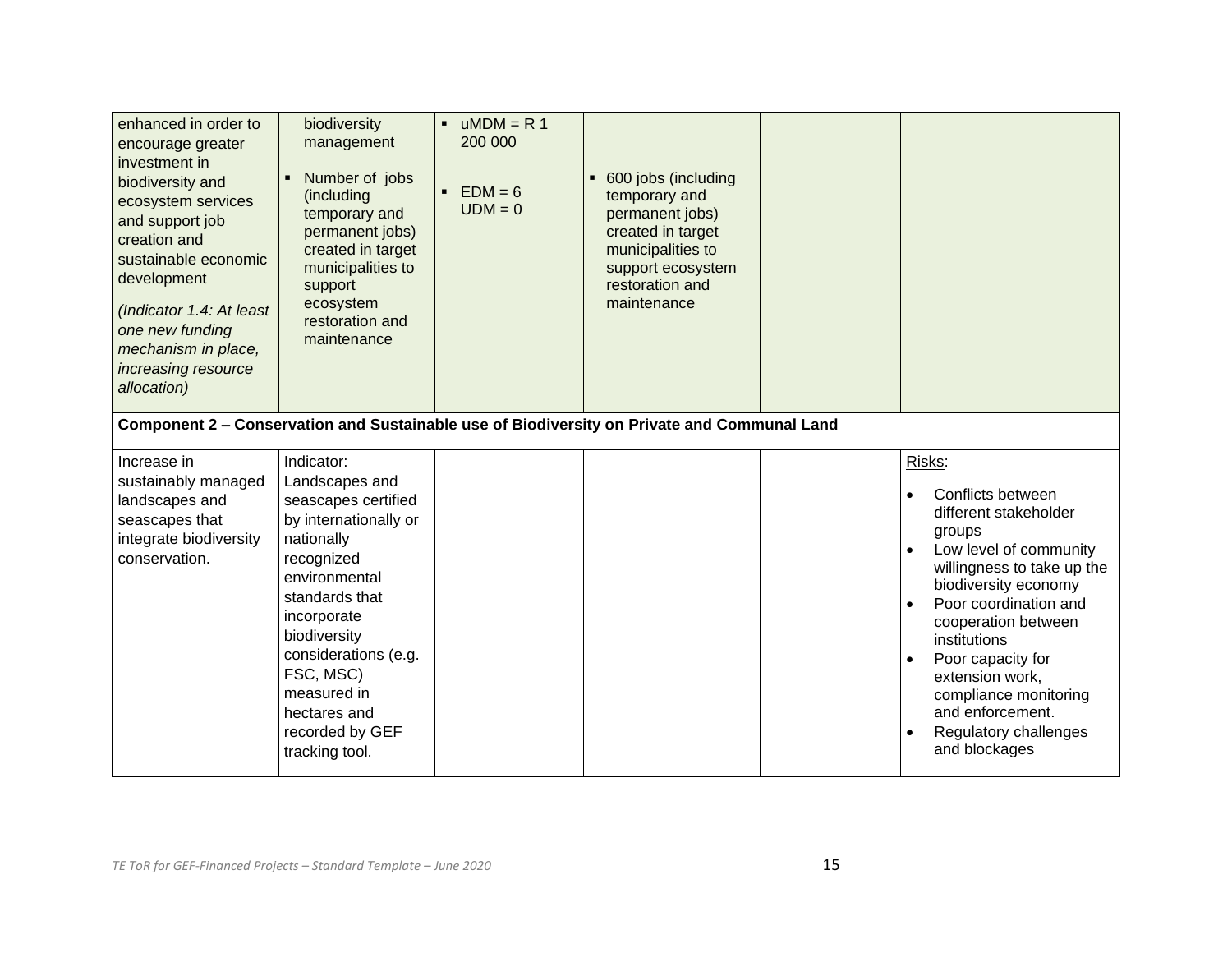| Outcome 2.1<br>Improved security for<br>biodiversity priority<br>areas<br>(Indicator 2.1: New<br>biodiversity<br>stewardship<br>agreements cover<br>62,464 ha of<br>biodiversity priority<br>areas)                                                                                                         | Ha of biodiversity<br>priority areas<br>secured: - X Ha<br>under negotiation<br>X Ha submitted<br>for declaration<br>X Ha declared                                                                                                                   | Amathole - 0 ha<br>Cape Winelands -<br>4,118 ha<br>Ehlanzeni - 7,900<br>ha<br>uMgungundlovu -<br>10,500 ha | 62 464 ha (new) of<br>biodiversity priority<br>areas secured<br>20 000 Ha under<br>negotiation<br>14 495 Ha<br>submitted for<br>declaration<br>27 969 Ha declared | Provincial<br>conservation<br>agencies, SANBI | Assumptions:<br>Project partners will work<br>together effectively with<br>one another and key<br>stakeholders to meet<br>objectives<br>Willing champions of<br>projects will be<br>acceptable to all<br>stakeholders<br>Individual projects will be<br>successful in 'making the<br>case' for biodiversity<br>mainstreaming (i.e. will<br>not be perceived to be                                                                  |
|-------------------------------------------------------------------------------------------------------------------------------------------------------------------------------------------------------------------------------------------------------------------------------------------------------------|------------------------------------------------------------------------------------------------------------------------------------------------------------------------------------------------------------------------------------------------------|------------------------------------------------------------------------------------------------------------|-------------------------------------------------------------------------------------------------------------------------------------------------------------------|-----------------------------------------------|------------------------------------------------------------------------------------------------------------------------------------------------------------------------------------------------------------------------------------------------------------------------------------------------------------------------------------------------------------------------------------------------------------------------------------|
| Outcome 2.2<br>Biodiversity<br>management of<br>threatened medicinal<br>species and priority<br>ecosystems enhanced<br>(Indicator 2.2:<br><b>Biodiversity</b><br>management plans<br>that reflect gazetted<br>norms and standards<br>for 3 medicinal plant<br>species and 1 priority<br>ecosystem in place) | Number of<br>$\blacksquare$<br>Biodiversity<br>Management<br>Plans for<br>threatened and<br>highly traded<br>medicinal species<br>(BMP:S)<br>Number of<br>$\blacksquare$<br>Biodiversity<br>Management<br>Plans for priority<br>ecosystem<br>(BMP:E) | 1 BMP:S for a<br>medicinal plant<br>species<br>(Pelargonium<br>Sidoides)<br>Zero BMP:E exist               | 3 new BMP:S<br>BMP:E                                                                                                                                              | Provincial<br>conservation<br>agencies, SANBI | 'anti-development')<br>There is institutional<br>$\bullet$<br>readiness and adequate<br>capacity as a foundation<br>to implement projects and<br>build additional capacity<br>Project partners are<br>committed to embedding<br>project impact into<br>institutional systems to<br>deliver enduring<br>outcomes<br>There is mobilisation and<br>participation in learning<br>networks<br>There is an adequate<br>'good governance' |
| Outcome 2.3<br>Pressure on<br>biodiversity is reduced<br>through better land                                                                                                                                                                                                                                | Number of ha of<br>$\blacksquare$<br>priority<br>biodiversity areas<br>under better land<br>& natural                                                                                                                                                | Monitoring<br>baseline:<br>Amathole - 0 ha                                                                 | 161 000 ha (new)<br>×<br>under better land &<br>natural resource<br>management<br>practices                                                                       | Provincial<br>conservation<br>agencies, SANBI | foundation and<br>management systems in<br>place to minimise<br>institutional risk                                                                                                                                                                                                                                                                                                                                                 |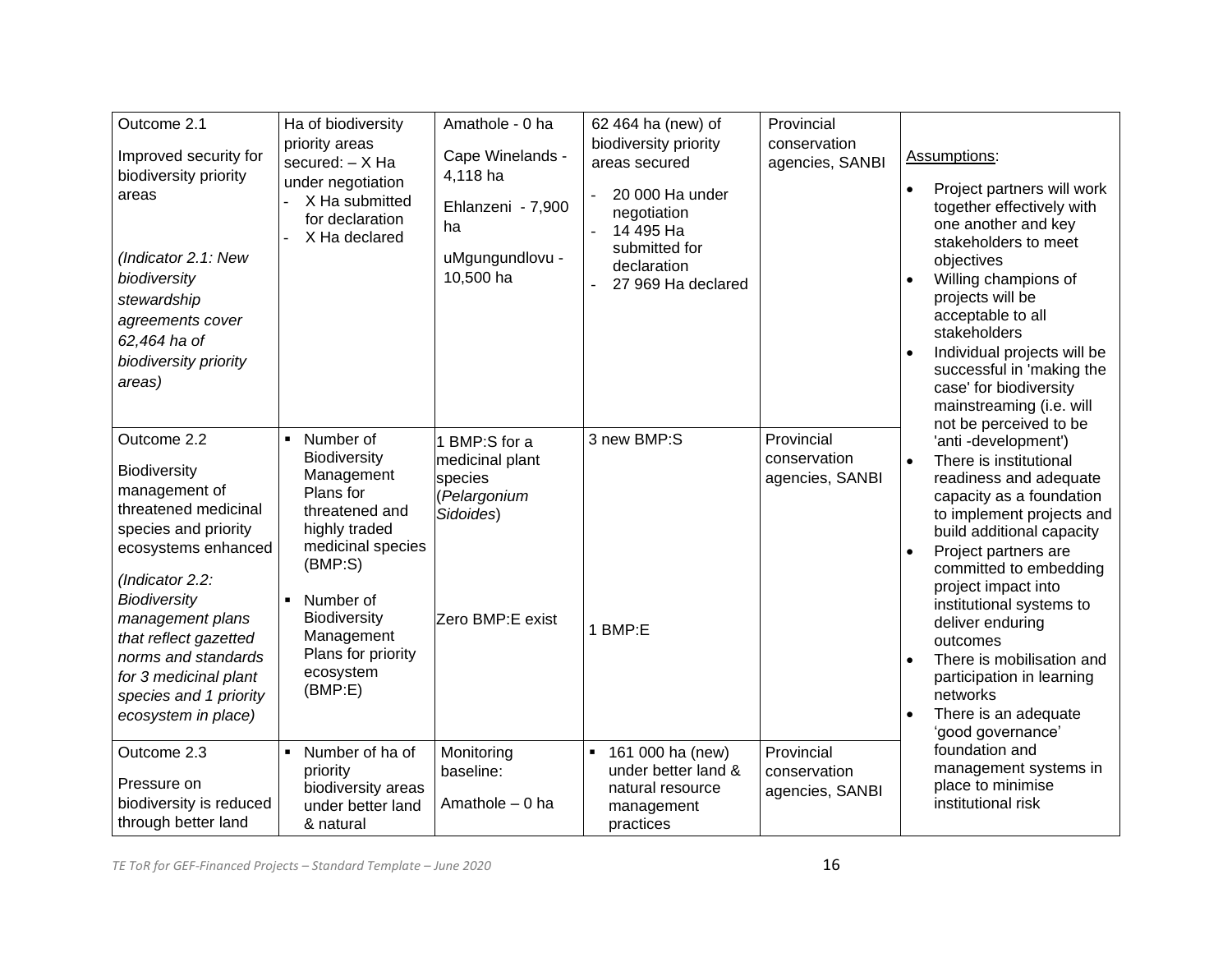| and natural resource<br>management<br>practices<br>implemented by<br>private and communal<br>land owners                                                                              | resource<br>management<br>practices<br>implemented by<br>private and<br>communal land<br>owners | Cape Winelands-<br>22,924 ha<br>Ehlanzeni - 0 ha<br>uMgungundlovu -<br>4,704 ha                                    |                                                                                                                                                                                                    |  |
|---------------------------------------------------------------------------------------------------------------------------------------------------------------------------------------|-------------------------------------------------------------------------------------------------|--------------------------------------------------------------------------------------------------------------------|----------------------------------------------------------------------------------------------------------------------------------------------------------------------------------------------------|--|
| (Indicator 2.3:<br>- Biodiversity<br>considerations<br>integrated into<br>sector standards in<br>3 production sectors<br>- 161 000ha under<br>better land and<br>natural resource use | <b>Biodiversity</b><br>considerations<br>integrated into<br>production<br>sectors               | Codes of practice/<br>certification<br>standards exist for<br>forestry, wine and<br>red meat<br>commercial sectors | Biodiversity<br>considerations<br>integrated into 3<br>(new) production<br>sectors for<br>communal/small<br>growers (fruit, sugar,<br>small scale forestry)                                        |  |
| management through<br>adherence by<br>producers to new<br>sector standards)                                                                                                           |                                                                                                 | Baseline for fruit - 0                                                                                             | ■ 30% of fruit<br>producers from the<br>target district comply<br>with codes of<br>practice/certification<br>standards (SIZA)                                                                      |  |
|                                                                                                                                                                                       |                                                                                                 | Baseline for sugar -<br>0                                                                                          | 100% of commercial<br>and small scale<br>sugar producers<br>supplying sugar to<br>the mill in the target<br>district comply with<br>codes of practice/<br>certification<br>standards<br>(SUSFarms) |  |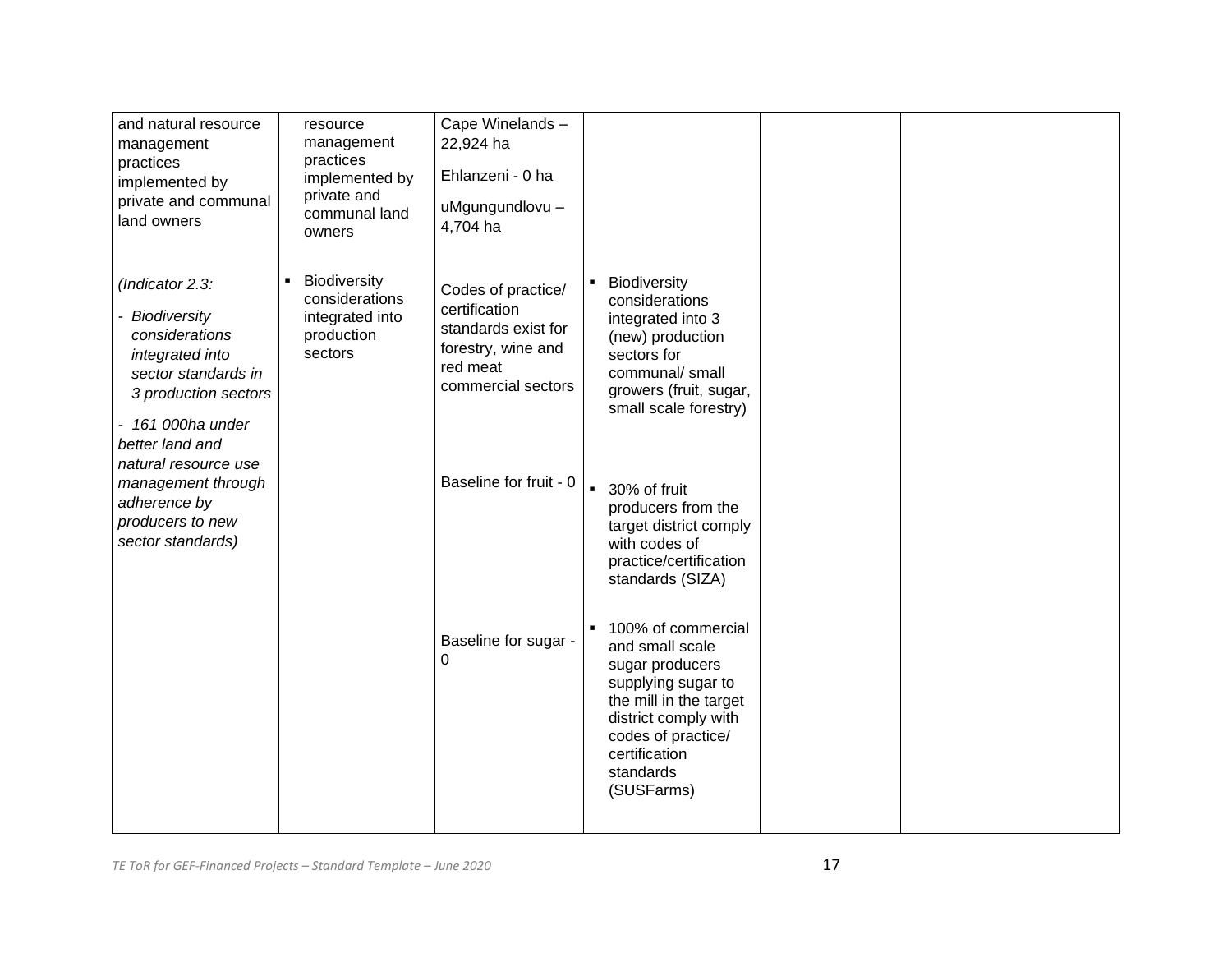|                                                                                                                                                                                                                                                                                             |                                                                                                                                                 | <b>Baseline</b> for<br>forestry $-0$                                                                                                                                                                                                                       | 20% of small<br>$\blacksquare$<br>grower/communal<br>foresters from the<br>target district comply<br>with codes of<br>practice/ certification<br>standards |
|---------------------------------------------------------------------------------------------------------------------------------------------------------------------------------------------------------------------------------------------------------------------------------------------|-------------------------------------------------------------------------------------------------------------------------------------------------|------------------------------------------------------------------------------------------------------------------------------------------------------------------------------------------------------------------------------------------------------------|------------------------------------------------------------------------------------------------------------------------------------------------------------|
| Outcome 2.4<br>Financing<br>mechanisms and<br>incentives for<br>biodiversity<br>stewardship improved<br>and capacity to<br>implement incentives<br>is strengthened<br>(Indicator 2.4: At least<br>one funding<br>mechanism or tax<br>incentive in place for<br>biodiversity<br>stewardship) | Amendments<br>$\blacksquare$<br>made to existing<br>tax incentives for<br>biodiversity<br>Number of land<br>٠<br>owners using tax<br>incentives | Income tax<br>deductions for<br>biodiversity<br>conservation are<br>provided for under<br>section 18A of the<br>Income Tax Act<br>Zero land owners<br>have signed<br>conservation<br>stewardship<br>contracts and made<br>use of current tax<br>incentives | <b>Biodiversity tax</b><br>incentives amended<br>5 land owners make<br>use of tax incentives<br>Guidelines for tax<br>consultants<br>developed             |

# List of Outputs per Outcome as part of the SRF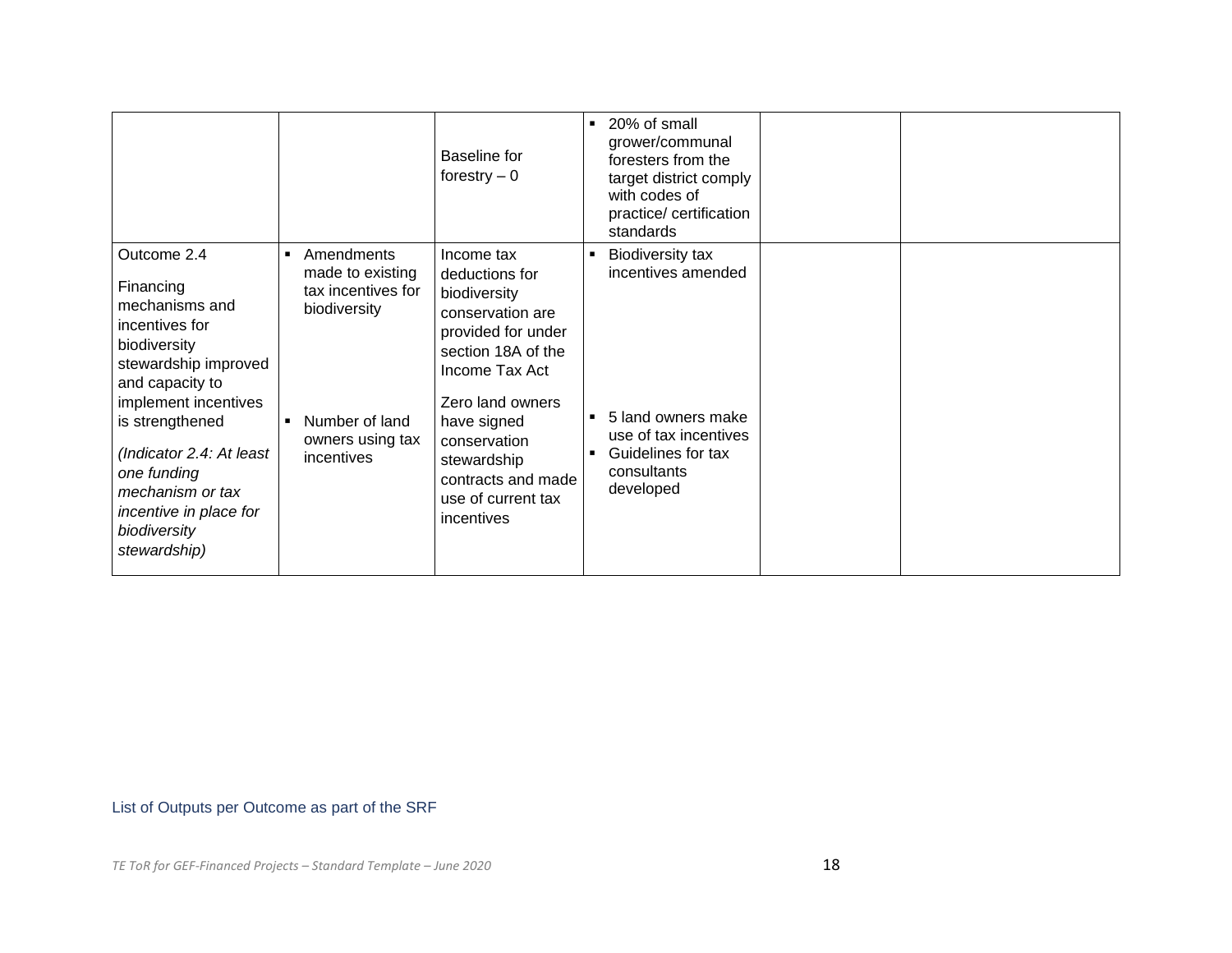Project's Development Goal: To enhance the sustainable and effective conservation of globally significant biodiversity in South Africa through exploring, piloting and implementing innovative mechanisms and approaches to mainstreaming biodiversity and ecosystem services into the regulation and management of land and resource use in the landscape

Project Objective: To mitigate multiple threats to biodiversity by increasing the capabilities of authorities and land owners to regulate land use and manage biodiversity in threatened ecosystems at the municipal scale

|     | <b>Outcomes</b>                                                                                                                                                                             | <b>Outputs</b>                                                                                                                                                                                                                                                                                                                                                                                                                                                                                                                                                                                                                                                                                                                                                                                                                                                                                                                                                             |
|-----|---------------------------------------------------------------------------------------------------------------------------------------------------------------------------------------------|----------------------------------------------------------------------------------------------------------------------------------------------------------------------------------------------------------------------------------------------------------------------------------------------------------------------------------------------------------------------------------------------------------------------------------------------------------------------------------------------------------------------------------------------------------------------------------------------------------------------------------------------------------------------------------------------------------------------------------------------------------------------------------------------------------------------------------------------------------------------------------------------------------------------------------------------------------------------------|
|     | 1.1 Land and Natural Resource Component<br>1: Land Use Management, Regulation,<br><b>Compliance Monitoring and</b><br><b>Enforcement</b>                                                    |                                                                                                                                                                                                                                                                                                                                                                                                                                                                                                                                                                                                                                                                                                                                                                                                                                                                                                                                                                            |
| 1.1 | Regulatory processes for land and<br>resource use management incorporate<br>criteria to prevent/minimise and offset<br>impacts on biodiversity                                              | Output 1.1<br>1.1.1. Coordination mechanism for land and natural resource use regulation and compliance<br>monitoring in place, functional and comprises of the relevant national, provincial and<br>municipal regulatory authorities in Ehlanzeni and Cape Winelands District Municipalities;<br>1.1.2. Land and natural resource use application information requirements of the relevant<br>regulatory authorities are amended to consider biodiversity priorities and incorporate the<br>mitigation hierarchy to avoid / mitigate / off set impacts on biodiversity;<br>1.1.3. Policy support provided and government endorsed guidelines developed to ensure<br>biodiversity priorities are integrated into assessment and decision making for land and<br>natural resource use that affects biodiversity and ecosystem services;<br>1.1.4. Compliance monitoring and enforcement of land and natural resource use authorisations<br>reflect biodiversity priorities. |
|     | 1.2 The capacity of staff of regulatory<br>authorities and other environmental<br>professionals to apply criteria to prevent/<br>minimise and offset impacts on<br>biodiversity is improved | Output 1.2<br>1.2.1 Capacity development that includes training for regulatory authorities is undertaken and<br>institutionalised;<br>1.2.2 Capacity development on biodiversity priorities for environmental and planning<br>professionals and communities is undertaken; and<br>1.2.3 Capacity to monitor and enforce compliance with biodiversity permit/ authorisation<br>conditions, and/ or identify and successfully prosecute, land use and natural resource<br>crimes, is in place.                                                                                                                                                                                                                                                                                                                                                                                                                                                                               |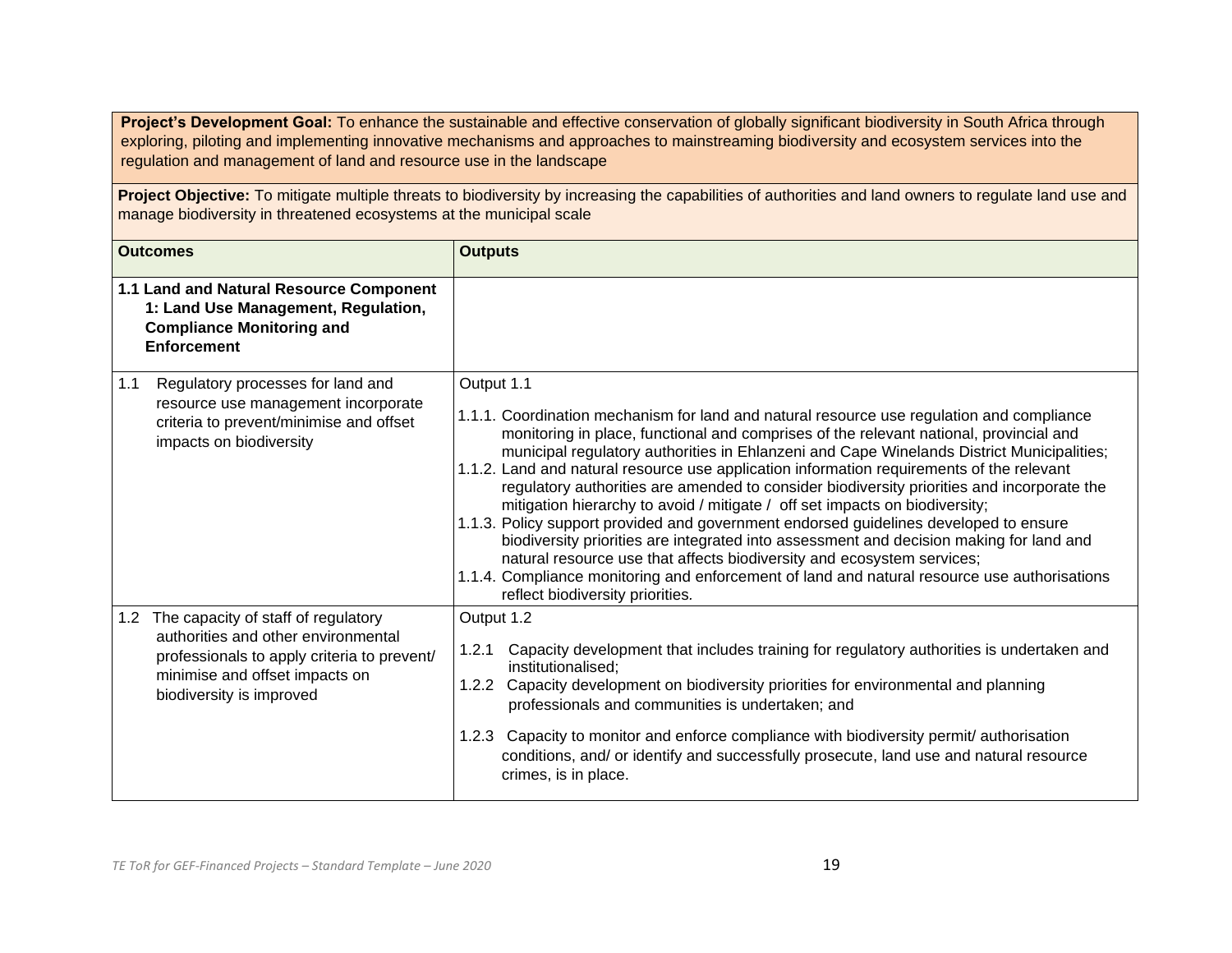| Municipal land use planning, management<br>1.3<br>and decision making integrate biodiversity<br>priorities                                                                                                     | Output 1.3<br>1.3.1<br>Relevant Protocols that guide the implementation of the Spatial Planning and Land Use<br>Management Act SPLUMA in Ehlanzeni & uMgungundlovu District Municipalities include<br>biodiversity priorities;<br>Environmental layers are incorporated into Integrated Development Plans to produce<br>1.3.2<br>Spatial Development Frameworks that comply with protocols developed under SPLUMA;<br>SPLUMA compliant Land Use Management Systems which contributed to improved land<br>1.3.3<br>use regulation are developed; and<br>Municipal decisions on infrastructure placement incorporate the mitigation hierarchy to<br>1.3.4<br>avoid-minimise-offset impacts on biodiversity. |
|----------------------------------------------------------------------------------------------------------------------------------------------------------------------------------------------------------------|-----------------------------------------------------------------------------------------------------------------------------------------------------------------------------------------------------------------------------------------------------------------------------------------------------------------------------------------------------------------------------------------------------------------------------------------------------------------------------------------------------------------------------------------------------------------------------------------------------------------------------------------------------------------------------------------------------------|
| 1.4 Financial mechanisms and incentives are<br>enhanced in order to encourage greater<br>investment in biodiversity and ecosystem<br>services and support job creation and<br>sustainable economic development | Output 1.4<br>1.4.1<br>Public sector funding mechanisms that increase resource allocation to biodiversity<br>management are investigated and piloted and the case for them is made to National<br>Treasury.                                                                                                                                                                                                                                                                                                                                                                                                                                                                                               |
| <b>Component 2: Conservation and</b><br>Sustainable use of Biodiversity on Private<br>and Communal Land                                                                                                        |                                                                                                                                                                                                                                                                                                                                                                                                                                                                                                                                                                                                                                                                                                           |
| 2.1 Improved security for biodiversity priority<br>areas                                                                                                                                                       | Output 2.1<br>2.1.1<br>Biodiversity stewardship agreements are negotiated and/or concluded on private and<br>communal land in Amathole, Ehlanzeni and uMgungundlovu District Municipalities as<br>follows:<br>20 000 Ha under negotiation<br>14 495 Ha submitted for declaration<br>27 969 Ha declared                                                                                                                                                                                                                                                                                                                                                                                                    |
| 2.2 Biodiversity management of threatened<br>species for medicinal purposes and priority<br>ecosystems enhanced                                                                                                | Output 2.2<br>2.2.1<br>Biodiversity management plans that include sustainable use and harvesting thresholds<br>developed for 3 threatened and heavily traded medicinal plant species; and<br>2.2.2<br>The development of a biodiversity management plan is piloted and tested for one priority<br>ecosystem.                                                                                                                                                                                                                                                                                                                                                                                              |
| 2.3 Pressure on biodiversity is reduced through<br>better land and natural resource                                                                                                                            | Output 2.3                                                                                                                                                                                                                                                                                                                                                                                                                                                                                                                                                                                                                                                                                                |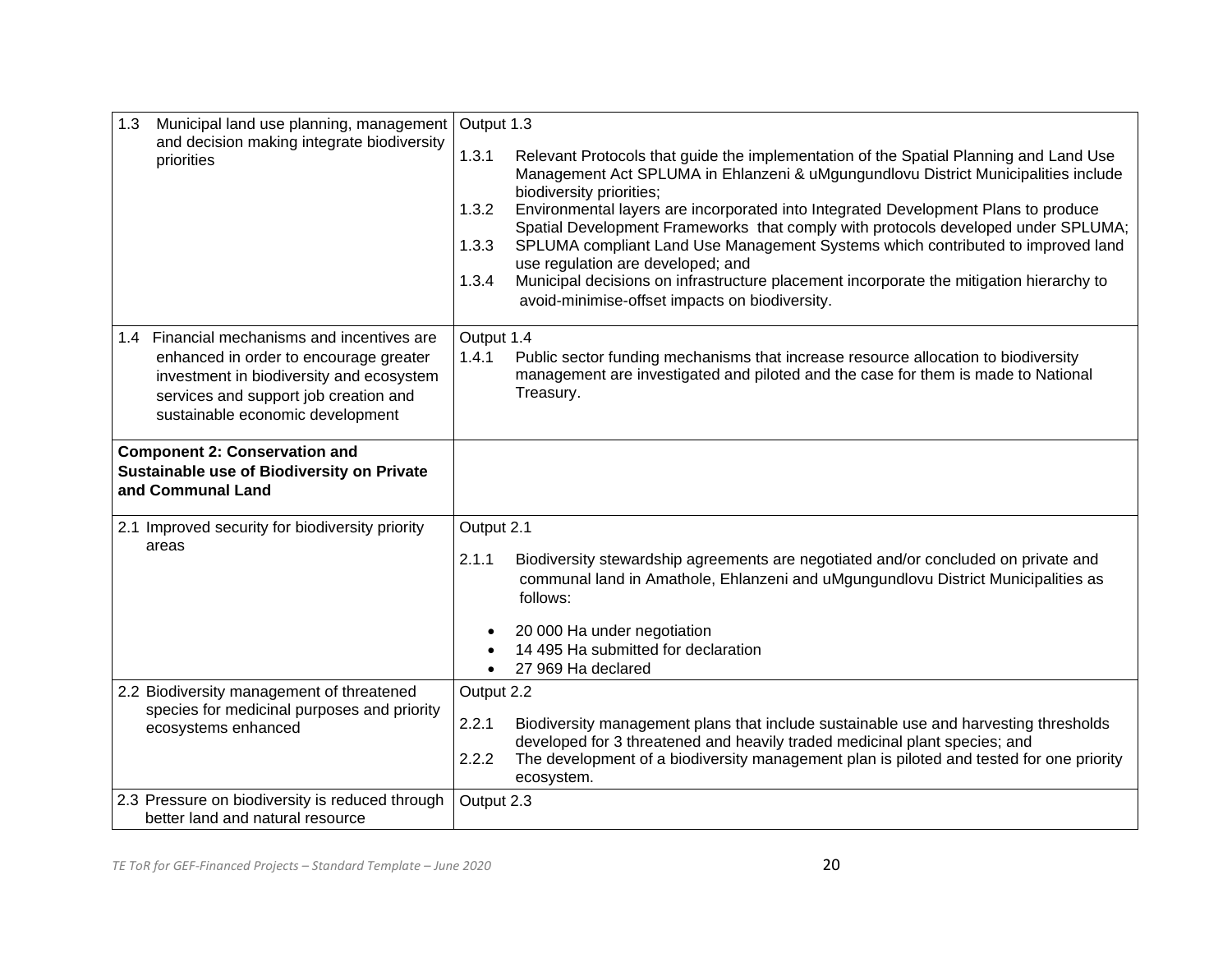| management practices implemented by<br>private and communal land owners                                                                     | 2.3.1                                 | Better land and natural resource management practices are implemented by private and<br>communal land owners in and outside stewardship areas in Amathole, Cape Winelands,<br>Ehlanzeni and uMgungundlovu District Municipalities; and                                                                                                          |
|---------------------------------------------------------------------------------------------------------------------------------------------|---------------------------------------|-------------------------------------------------------------------------------------------------------------------------------------------------------------------------------------------------------------------------------------------------------------------------------------------------------------------------------------------------|
|                                                                                                                                             | 2.3.2                                 | Biodiversity considerations are integrated into national or international codes of<br>conduct/production standards/certification systems for the fruit, sugar and forestry<br>sectors in Cape Winelands and uMgungundlovu District Municipalities.                                                                                              |
| 2.4 Financing mechanisms and incentives for<br>biodiversity stewardship improved and<br>capacity to implement incentives is<br>strengthened | Output 2.4<br>2.4.1<br>2.4.2<br>2.4.3 | Innovative funding model to expand financial resources for stewardship programmes<br>piloted;<br>Enhanced income tax deduction incentives for conservation stewardship in place; and<br>Build capacity among financial/tax advisors and stewardship staff with regard to what the<br>incentives offer and how they can be accessed and applied. |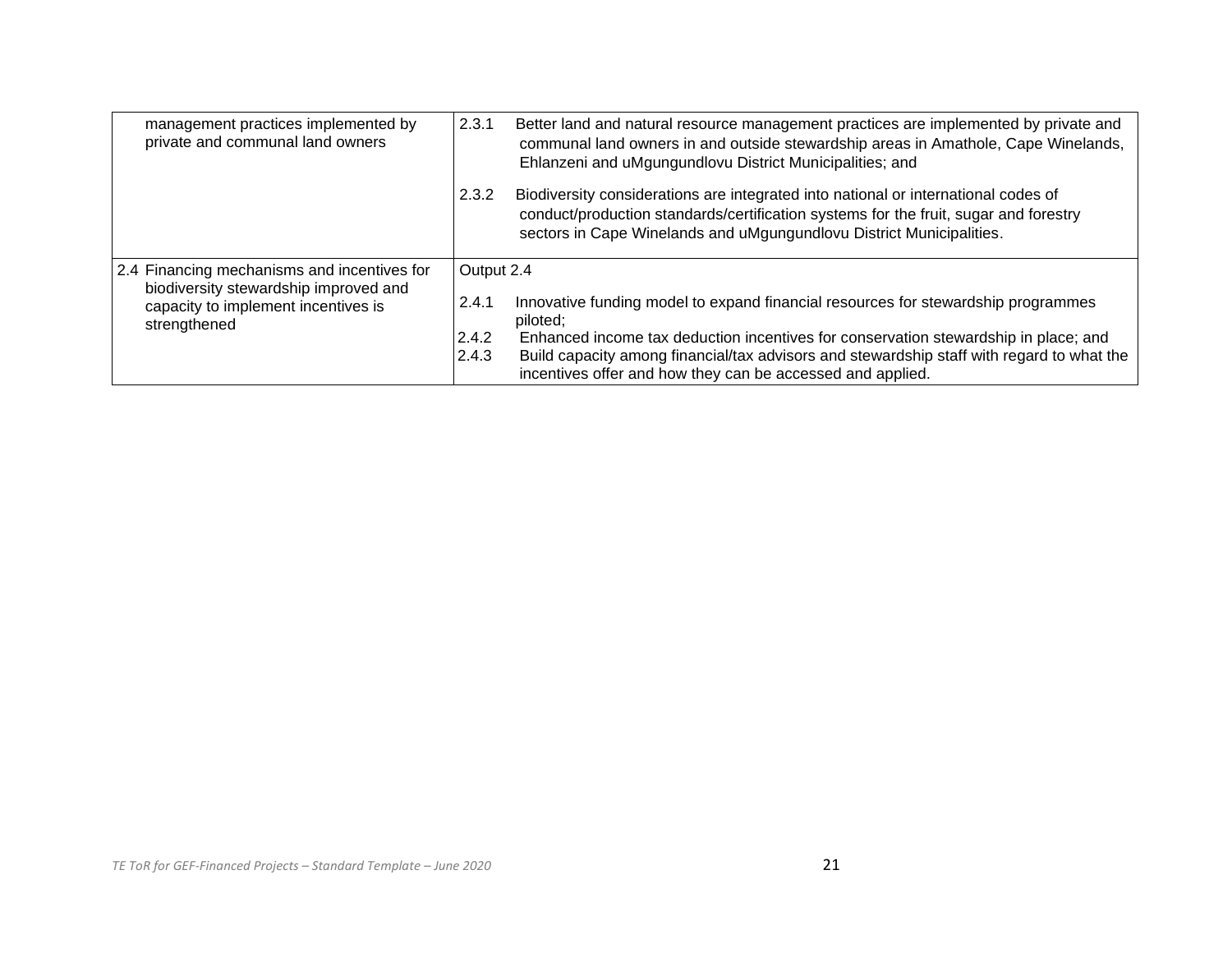# **ToR Annex B: Project Information Package to be reviewed by TE team**

| $\#$                    | Item (electronic versions preferred if available)                                                                            |
|-------------------------|------------------------------------------------------------------------------------------------------------------------------|
| 1                       | Project Identification Form (PIF)                                                                                            |
| $\overline{2}$          | <b>UNDP Initiation Plan</b>                                                                                                  |
| 3                       | Final UNDP-GEF Project Document with all annexes                                                                             |
| $\overline{\mathbf{4}}$ | <b>CEO Endorsement Request</b>                                                                                               |
| 5                       | UNDP Social and Environmental Screening Procedure (SESP) and associated management                                           |
|                         | plans (if any)                                                                                                               |
| 6                       | <b>Inception Workshop Report</b>                                                                                             |
| 7                       | Mid-Term Review report and management response to MTR recommendations                                                        |
| 8                       | All Project Implementation Reports (PIRs)                                                                                    |
| 9                       | Progress reports (quarterly, semi-annual or annual, with associated workplans and financial<br>reports)                      |
| 10                      | Oversight mission reports                                                                                                    |
| 11                      | Minutes of Project Board Meetings and of other meetings (i.e. Project Appraisal Committee<br>meetings)                       |
| 12                      | GEF Tracking Tools (from CEO Endorsement, midterm and terminal stages)                                                       |
| 13                      | GEF/LDCF/SCCF Core Indicators (from PIF, CEO Endorsement, midterm and terminal<br>stages); for GEF-6 and GEF-7 projects only |
| $\overline{14}$         | Financial data, including actual expenditures by project outcome, including management                                       |
|                         | costs, and including documentation of any significant budget revisions                                                       |
| 15                      | Co-financing data with expected and actual contributions broken down by type of co-financing,                                |
|                         | source, and whether the contribution is considered as investment mobilized or recurring<br>expenditures                      |
| 16                      | Audit reports                                                                                                                |
| 17                      | Electronic copies of project outputs (booklets, manuals, technical reports, articles, etc.)                                  |
| 18                      | Sample of project communications materials                                                                                   |
| 19                      | Summary list of formal meetings, workshops, etc. held, with date, location, topic, and number                                |
|                         | of participants                                                                                                              |
| 20                      | Any relevant socio-economic monitoring data, such as average incomes / employment levels                                     |
|                         | of stakeholders in the target area, change in revenue related to project activities                                          |
| 21                      | List of contracts and procurement items over ~US\$5,000 (i.e. organizations or companies                                     |
|                         | contracted for project outputs, etc., except in cases of confidential information)                                           |
| 22                      | List of related projects/initiatives contributing to project objectives approved/started after GEF                           |
|                         | project approval (i.e. any leveraged or "catalytic" results)                                                                 |
| 23                      | Data on relevant project website activity - e.g. number of unique visitors per month, number                                 |
|                         | of page views, etc. over relevant time period, if available                                                                  |
| 24                      | <b>UNDP Country Programme Document (CPD)</b>                                                                                 |
| 25                      | List/map of project sites, highlighting suggested visits                                                                     |
| 26                      | List and contact details for project staff, key project stakeholders, including Project Board                                |
|                         | members, RTA, Project Team members, and other partners to be consulted                                                       |
| 27                      | Project deliverables that provide documentary evidence of achievement towards project                                        |
|                         | outcomes                                                                                                                     |
|                         | Additional documents, as required                                                                                            |

# **ToR Annex C: Content of the TE report**

- i. Title page
	- Title of UNDP-supported GEF-financed project
	- UNDP PIMS ID and GEF ID
	- TE timeframe and date of final TE report
	- Region and countries included in the project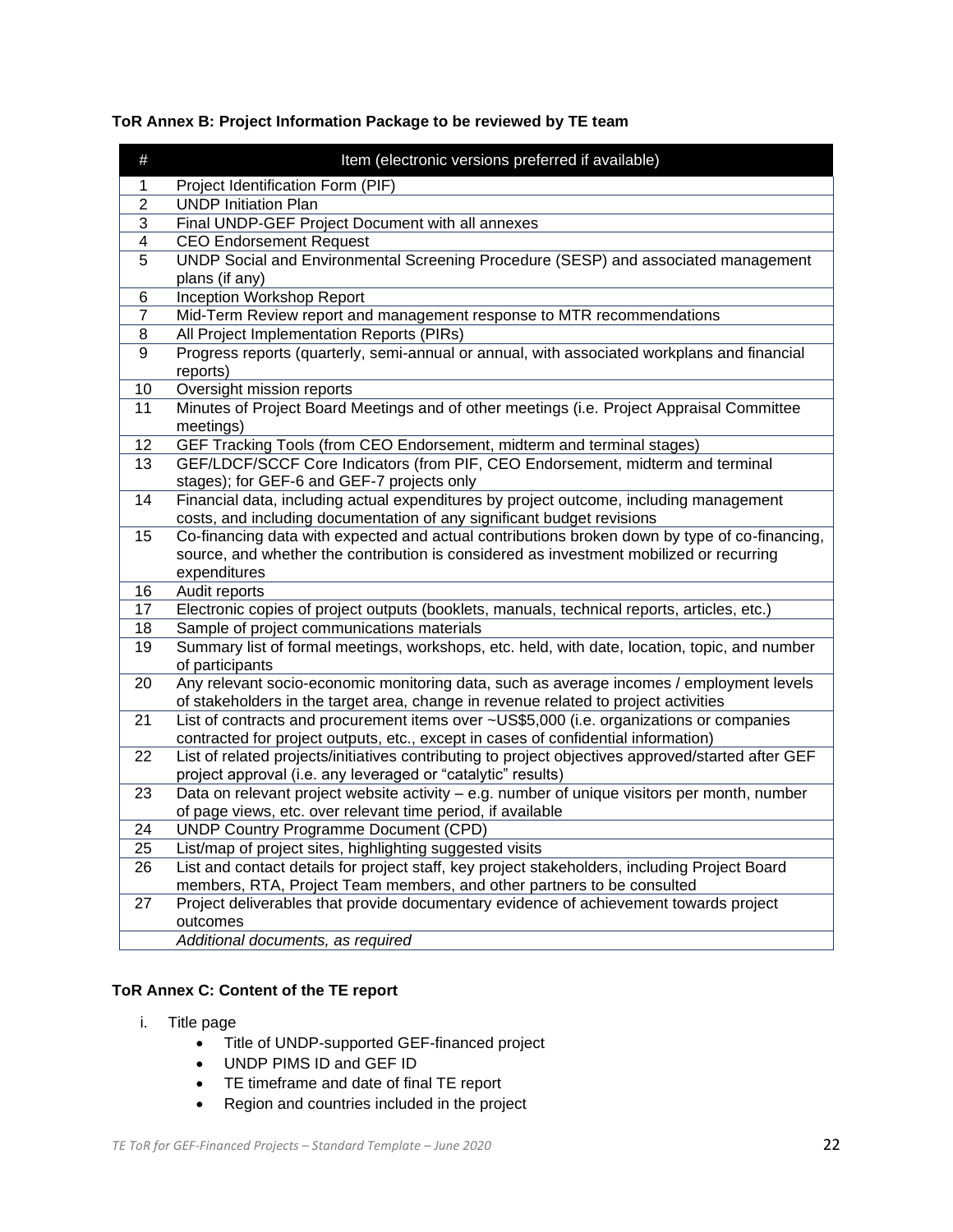- GEF Focal Area/Strategic Program
- Executing Agency, Implementing partner and other project partners
- TE Team members
- ii. Acknowledgements
- iii. Table of Contents
- iv. Acronyms and Abbreviations
- 1. Executive Summary (3-4 pages)
	- Project Information Table
	- Project Description (brief)
	- Evaluation Ratings Table
	- Concise summary of findings, conclusions and lessons learned
	- Recommendations summary table
- 2. Introduction (2-3 pages)
	- Purpose and objective of the TE
	- Scope
	- Methodology
	- Data Collection & Analysis
	- **Ethics**
	- Limitations to the evaluation
	- Structure of the TE report
- 3. Project Description (3-5 pages)
	- Project start and duration, including milestones
	- Development context: environmental, socio-economic, institutional, and policy factors relevant to the project objective and scope
	- Problems that the project sought to address, threats and barriers targeted
	- Immediate and development objectives of the project
	- Expected results
	- Main stakeholders: summary list
	- Theory of Change
- 4. Findings

(in addition to a descriptive assessment, all criteria marked with (\*) must be given a rating8)

- 4.1 Project Design/Formulation
	- Analysis of Results Framework: project logic and strategy, indicators
	- Assumptions and Risks
	- Lessons from other relevant projects (e.g. same focal area) incorporated into project desian
	- Planned stakeholder participation
	- Linkages between project and other interventions within the sector
- 4.1 Project Implementation
	- Adaptive management (changes to the project design and project outputs during implementation)
	- Actual stakeholder participation and partnership arrangements
	- Project Finance and Co-finance
	- Monitoring & Evaluation: design at entry (\*), implementation (\*), and overall assessment of M&E (\*)
	- UNDP implementation/oversight (\*) and Implementing Partner execution (\*), overall project implementation/execution (\*), coordination, and operational issues
- Risk Management, including Social and Environmental Standards (Safeguards)
- 4.2 Project Results and Impacts

<sup>8</sup> See ToR Annex F for rating scales.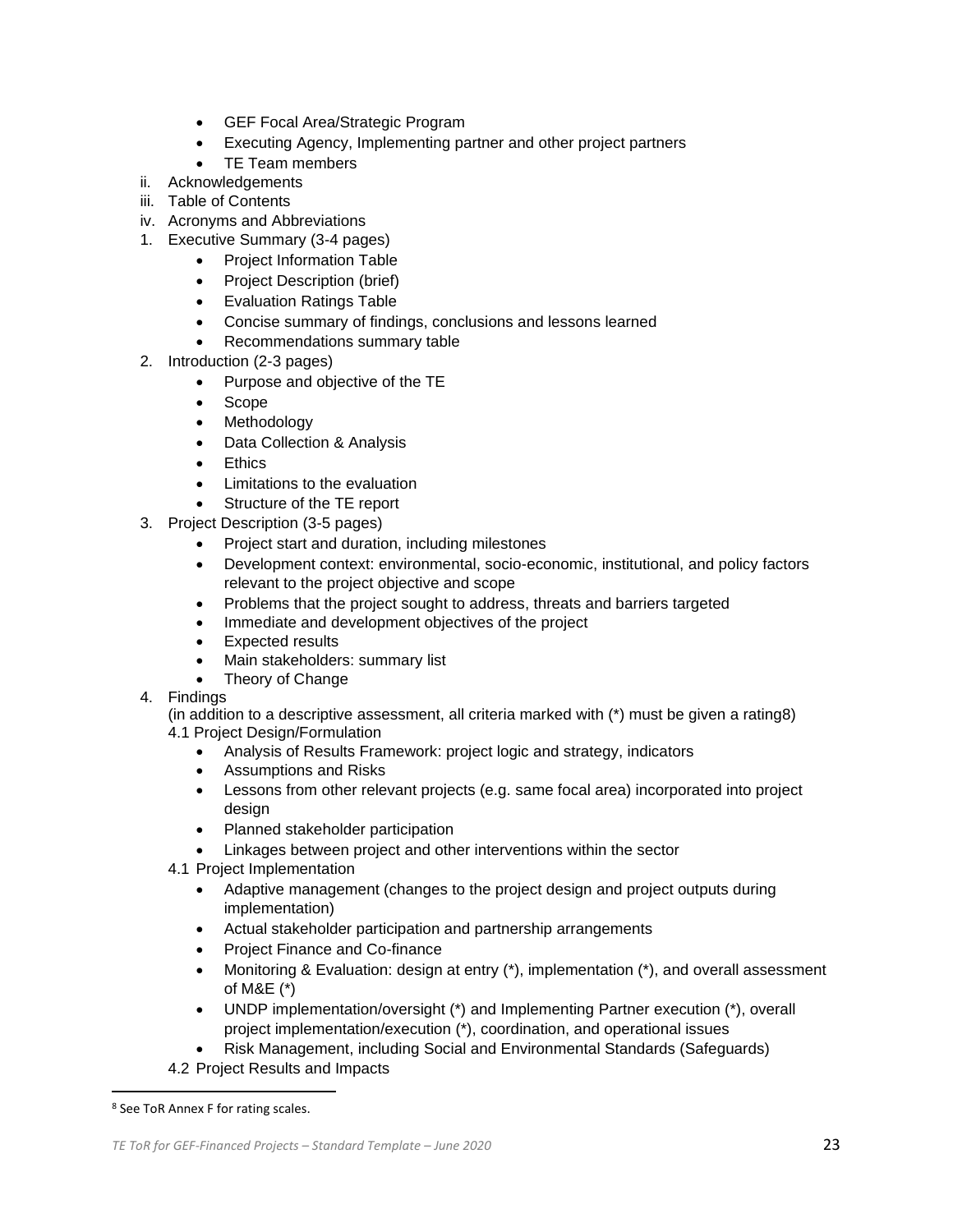- Progress towards objective and expected outcomes (\*)
- Relevance (\*)
- Effectiveness (\*)
- Efficiency (\*)
- Overall Outcome (\*)
- Sustainability: financial (\*), socio-economic (\*), institutional framework and governance (\*), environmental (\*), and overall likelihood (\*)
- Country ownership
- Gender equality and women's empowerment
- Cross-cutting Issues
- GEF Additionality
- Catalytic/Replication Effect
- Progress to Impact
- 5. Main Findings, Conclusions, Recommendations & Lessons
	- Main Findings
	- **Conclusions**
	- Recommendations
	- Lessons Learned
- 6. Annexes
	- TE ToR (excluding ToR annexes)
	- TE Mission itinerary, including summary of field visits
	- List of persons interviewed
	- List of documents reviewed
	- Evaluation Question Matrix (evaluation criteria with key questions, indicators, sources of data, and methodology)
	- Questionnaire used and summary of results
	- Co-financing tables (if not include in body of report)
	- TE Rating scales
	- Signed Evaluation Consultant Agreement form
	- Signed UNEG Code of Conduct form
	- Signed TE Report Clearance form
	- *Annexed in a separate file*: TE Audit Trail
	- *Annexed in a separate file:* relevant terminal GEF/LDCF/SCCF Core Indicators or Tracking Tools, as applicable

# **ToR Annex D: Evaluation Criteria Matrix template**

| <b>Evaluative Criteria</b><br><b>Questions</b>                                                                                                                                      | <b>Indicators</b>                                                                                                                                                                                     | <b>Sources</b>                                                                                                                                                             | Methodology                                                                                                                             |
|-------------------------------------------------------------------------------------------------------------------------------------------------------------------------------------|-------------------------------------------------------------------------------------------------------------------------------------------------------------------------------------------------------|----------------------------------------------------------------------------------------------------------------------------------------------------------------------------|-----------------------------------------------------------------------------------------------------------------------------------------|
| Relevance: How does the project relate to the main objectives of the GEF Focal area, and to the<br>environment and development priorities a the local, regional and national level? |                                                                                                                                                                                                       |                                                                                                                                                                            |                                                                                                                                         |
| <i>(include evaluative)</i><br>questions)                                                                                                                                           | (i.e. relationships established,<br>level of coherence between<br>project design and<br>implementation approach,<br>specific activities conducted,<br>quality of risk mitigation<br>strategies, etc.) | (i.e. project<br>documentation, national<br>policies or strategies,<br>websites, project staff,<br>project partners, data<br>collected throughout the<br>TE mission, etc.) | <i>(i.e. document</i> )<br>analysis, data<br>analysis,<br>interviews with<br>project staff,<br>interviews with<br>stakeholders.<br>etc. |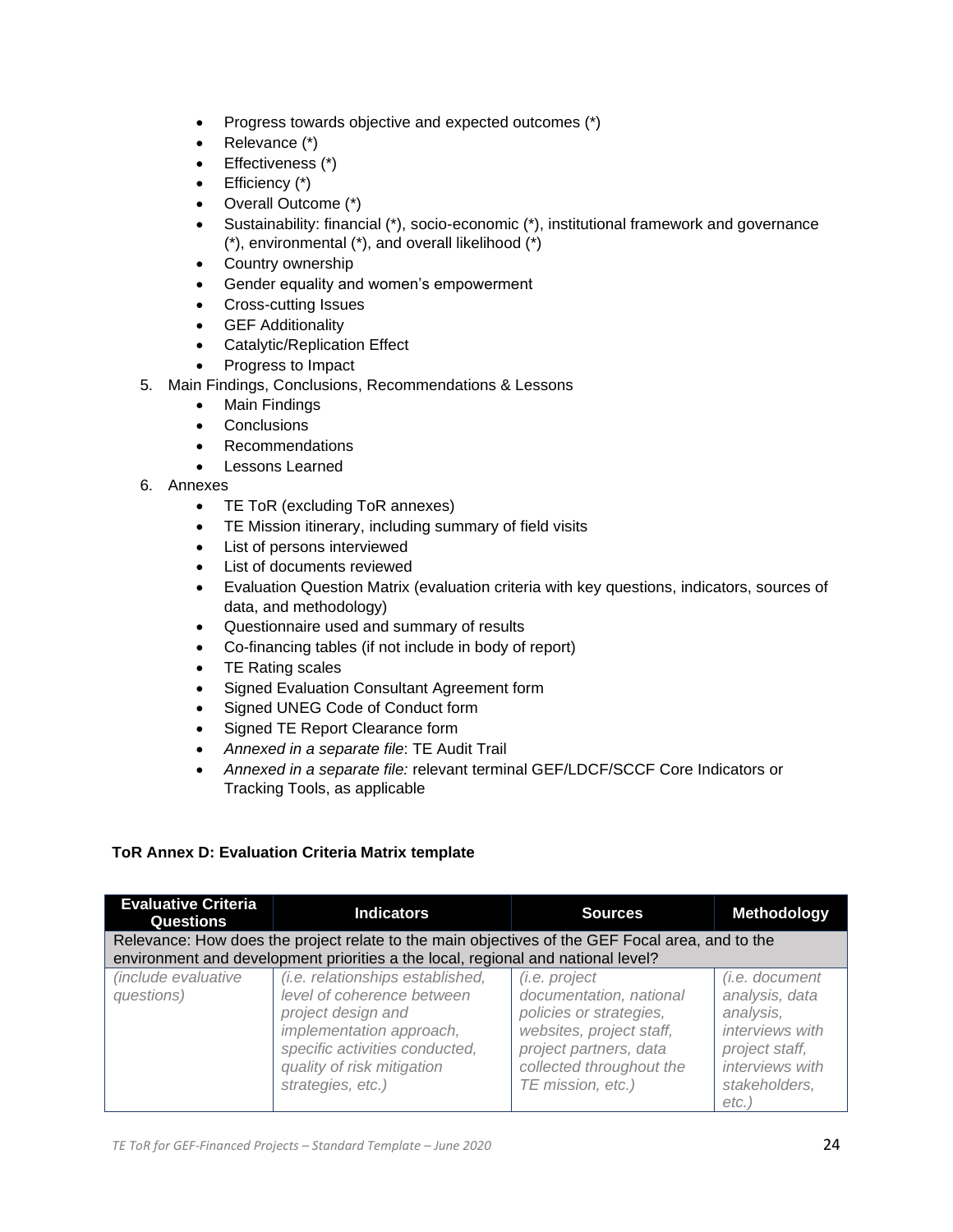|                                                                                                                                                                                                | Effectiveness: To what extent have the expected outcomes and objectives of the project been achieved?  |  |  |
|------------------------------------------------------------------------------------------------------------------------------------------------------------------------------------------------|--------------------------------------------------------------------------------------------------------|--|--|
|                                                                                                                                                                                                |                                                                                                        |  |  |
|                                                                                                                                                                                                |                                                                                                        |  |  |
| standards?                                                                                                                                                                                     | Efficiency: Was the project implemented efficiently, in line with international and national norms and |  |  |
|                                                                                                                                                                                                |                                                                                                        |  |  |
|                                                                                                                                                                                                |                                                                                                        |  |  |
| Sustainability: To what extent are there financial, institutional, socio-political, and/or environmental risks<br>to sustaining long-term project results?                                     |                                                                                                        |  |  |
|                                                                                                                                                                                                |                                                                                                        |  |  |
|                                                                                                                                                                                                |                                                                                                        |  |  |
| Gender equality and women's empowerment: How did the project contribute to gender equality and<br>women's empowerment?                                                                         |                                                                                                        |  |  |
|                                                                                                                                                                                                |                                                                                                        |  |  |
|                                                                                                                                                                                                |                                                                                                        |  |  |
| Impact: Are there indications that the project has contributed to, or enabled progress toward reduced<br>environmental stress and/or improved ecological status?                               |                                                                                                        |  |  |
|                                                                                                                                                                                                |                                                                                                        |  |  |
| (Expand the table to include questions for all criteria being assessed: Monitoring & Evaluation, UNDP<br>oversight/implementation, Implementing Partner Execution, cross-cutting issues, etc.) |                                                                                                        |  |  |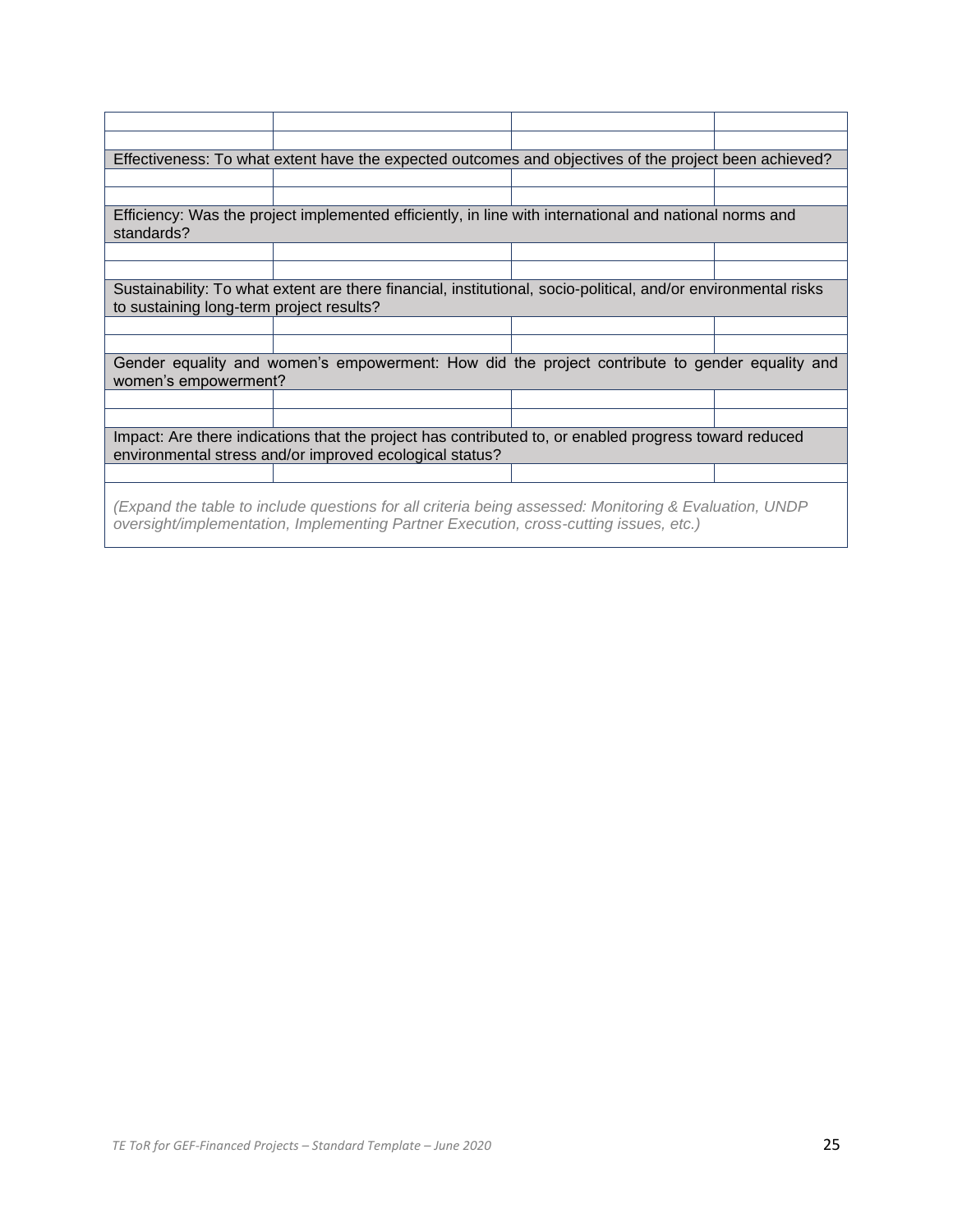# **ToR Annex E: UNEG Code of Conduct for Evaluators**

Independence entails the ability to evaluate without undue influence or pressure by any party (including the hiring unit) and providing evaluators with free access to information on the evaluation subject. Independence provides legitimacy to and ensures an objective perspective on evaluations. An independent evaluation reduces the potential for conflicts of interest which might arise with self-reported ratings by those involved in the management of the project being evaluated. Independence is one of ten general principles for evaluations (together with internationally agreed principles, goals and targets: utility, credibility, impartiality, ethics, transparency, human rights and gender equality, national evaluation capacities, and professionalism).

#### **Evaluators/Consultants:**

| Must present information that is complete and fair in its assessment of strengths and weaknesses so that decisions or actions taken are well |
|----------------------------------------------------------------------------------------------------------------------------------------------|
| founded.                                                                                                                                     |

| 2. | Must disclose the full set of evaluation findings along with information on their limitations and have this accessible to all affected by the |
|----|-----------------------------------------------------------------------------------------------------------------------------------------------|
|    | evaluation with expressed legal rights to receive results.                                                                                    |

| Should protect the anonymity and confidentiality of individual informants. They should provide maximum notice, minimize demands on         |
|--------------------------------------------------------------------------------------------------------------------------------------------|
| time, and respect people's right not to engage. Evaluators must respect people's right to provide information in confidence, and must      |
| ensure that sensitive information cannot be traced to its source. Evaluators are not expected to evaluate individuals, and must balance an |
| evaluation of management functions with this general principle.                                                                            |

| Sometimes uncover evidence of wrongdoing while conducting evaluations. Such cases must be reported discreetly to the appropriate            |
|---------------------------------------------------------------------------------------------------------------------------------------------|
| investigative body. Evaluators should consult with other relevant oversight entities when there is any doubt about if and how issues should |
| be reported.                                                                                                                                |

| Should be sensitive to beliefs, manners and customs and act with integrity and honesty in their relations with all stakeholders. In line with |
|-----------------------------------------------------------------------------------------------------------------------------------------------|
| the UN Universal Declaration of Human Rights, evaluators must be sensitive to and address issues of discrimination and gender equality.       |
| They should avoid offending the dignity and self-respect of those persons with whom they come in contact in the course of the evaluation.     |
| Knowing that evaluation might negatively affect the interests of some stakeholders, evaluators should conduct the evaluation and              |
| communicate its purpose and results in a way that clearly respects the stakeholders' dignity and self-worth.                                  |

- 6. Are responsible for their performance and their product(s). They are responsible for the clear, accurate and fair written and/or oral presentation of study imitations, findings and recommendations.
- 7. Should reflect sound accounting procedures and be prudent in using the resources of the evaluation.
- 8. Must ensure that independence of judgement is maintained, and that evaluation findings and recommendations are independently presented.
- 9. Must confirm that they have not been involved in designing, executing or advising on the project being evaluated and did not carry out the project's Mid-Term Review.

#### **Evaluation Consultant Agreement Form**

Agreement to abide by the Code of Conduct for Evaluation in the UN System:

Name of Evaluator:

| Name of Consultancy Organization (where relevant): ____ |  |  |
|---------------------------------------------------------|--|--|
|---------------------------------------------------------|--|--|

I confirm that I have received and understood and will abide by the United Nations Code of Conduct for Evaluation.

Signed at \_\_\_\_\_\_\_\_\_\_\_\_\_\_\_\_\_\_\_\_\_\_\_\_\_\_\_\_\_\_\_\_\_\_ (Place) on \_\_\_\_\_\_\_\_\_\_\_\_\_\_\_\_\_\_\_\_\_\_ (Date)

 $Signature:$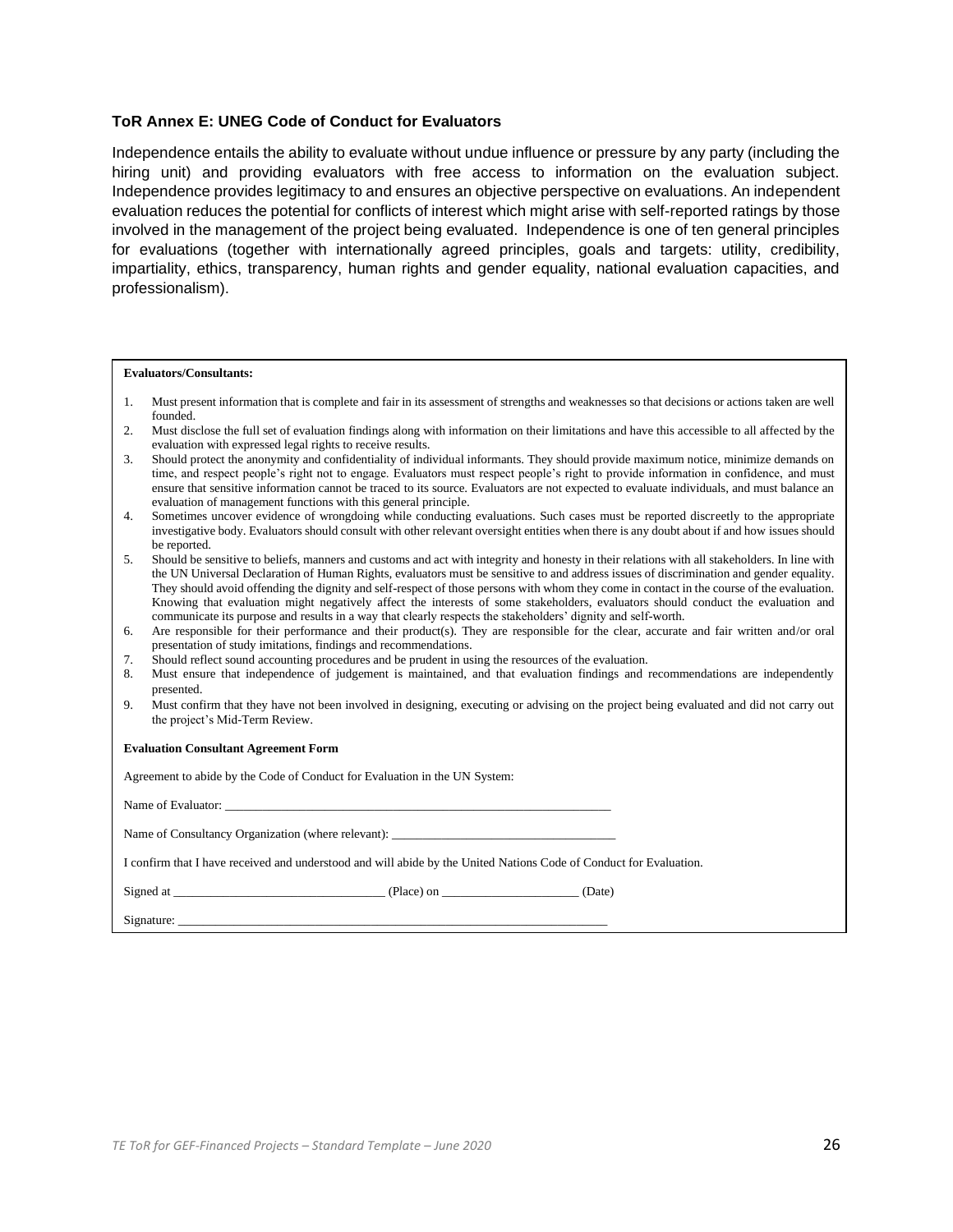# **ToR Annex F: TE Rating Scales**

| Ratings for Outcomes, Effectiveness, Efficiency,<br>M&E, Implementation/Oversight, Execution,<br>Relevance                                                                                                                                                                                                                                                                                                                                                                                                                                                                                                        | Sustainability ratings:                                                                                                                                                                                                                                                                                                                                                   |
|-------------------------------------------------------------------------------------------------------------------------------------------------------------------------------------------------------------------------------------------------------------------------------------------------------------------------------------------------------------------------------------------------------------------------------------------------------------------------------------------------------------------------------------------------------------------------------------------------------------------|---------------------------------------------------------------------------------------------------------------------------------------------------------------------------------------------------------------------------------------------------------------------------------------------------------------------------------------------------------------------------|
| $6$ = Highly Satisfactory (HS): exceeds<br>expectations and/or no shortcomings<br>$5 =$ Satisfactory (S): meets expectations and/or<br>no or minor shortcomings<br>$4$ = Moderately Satisfactory (MS): more or less<br>meets expectations and/or some shortcomings<br>3 = Moderately Unsatisfactory (MU): somewhat<br>below expectations and/or significant<br>shortcomings<br>$2$ = Unsatisfactory (U): substantially below<br>expectations and/or major shortcomings<br>1 = Highly Unsatisfactory (HU): severe<br>shortcomings<br>Unable to Assess (U/A): available information<br>does not allow an assessment | $4$ = Likely (L): negligible risks to sustainability<br>3 = Moderately Likely (ML): moderate risks to<br>sustainability<br>$2$ = Moderately Unlikely (MU): significant risks to<br>sustainability<br>$1 =$ Unlikely (U): severe risks to sustainability<br>Unable to Assess (U/A): Unable to assess the<br>expected incidence and magnitude of risks to<br>sustainability |

# **ToR Annex G: TE Report Clearance Form**

| Terminal Evaluation Report for (Project Title & UNDP PIMS ID) Reviewed and Cleared By: |       |  |  |
|----------------------------------------------------------------------------------------|-------|--|--|
| <b>Commissioning Unit (M&amp;E Focal Point)</b>                                        |       |  |  |
|                                                                                        |       |  |  |
|                                                                                        | Date: |  |  |
| <b>Regional Technical Advisor (Nature, Climate and Energy)</b>                         |       |  |  |
|                                                                                        |       |  |  |
|                                                                                        | Date: |  |  |
|                                                                                        |       |  |  |

### **ToR Annex H: TE Audit Trail**

*The following is a template for the TE Team to show how the received comments on the draft TE report have (or have not) been incorporated into the final TE report. This Audit Trail should be listed as an annex in the final TE report but not attached to the report file.* 

**To the comments received on** *(date)* **from the Terminal Evaluation of** *(project name) (UNDP Project PIMS #)*